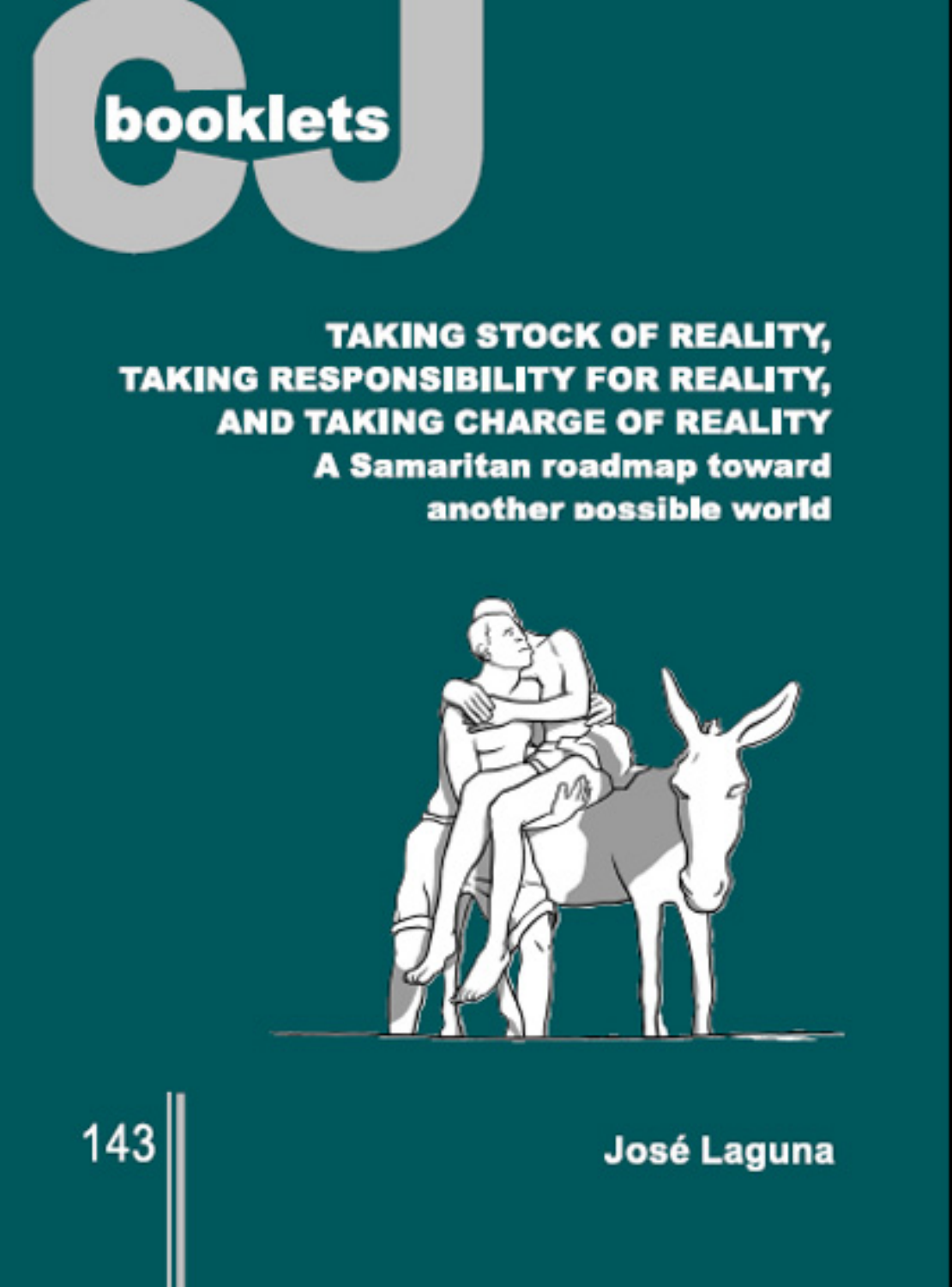# **TAKING STOCK OF REALITY, TAKING RESPONSIBILITY FOR REALITY, AND TAKING CHARGE OF REALITY**

A SAMARITAN ROADMAP TOWARD ANOTHER POSSIBLE WORLD

José Laguna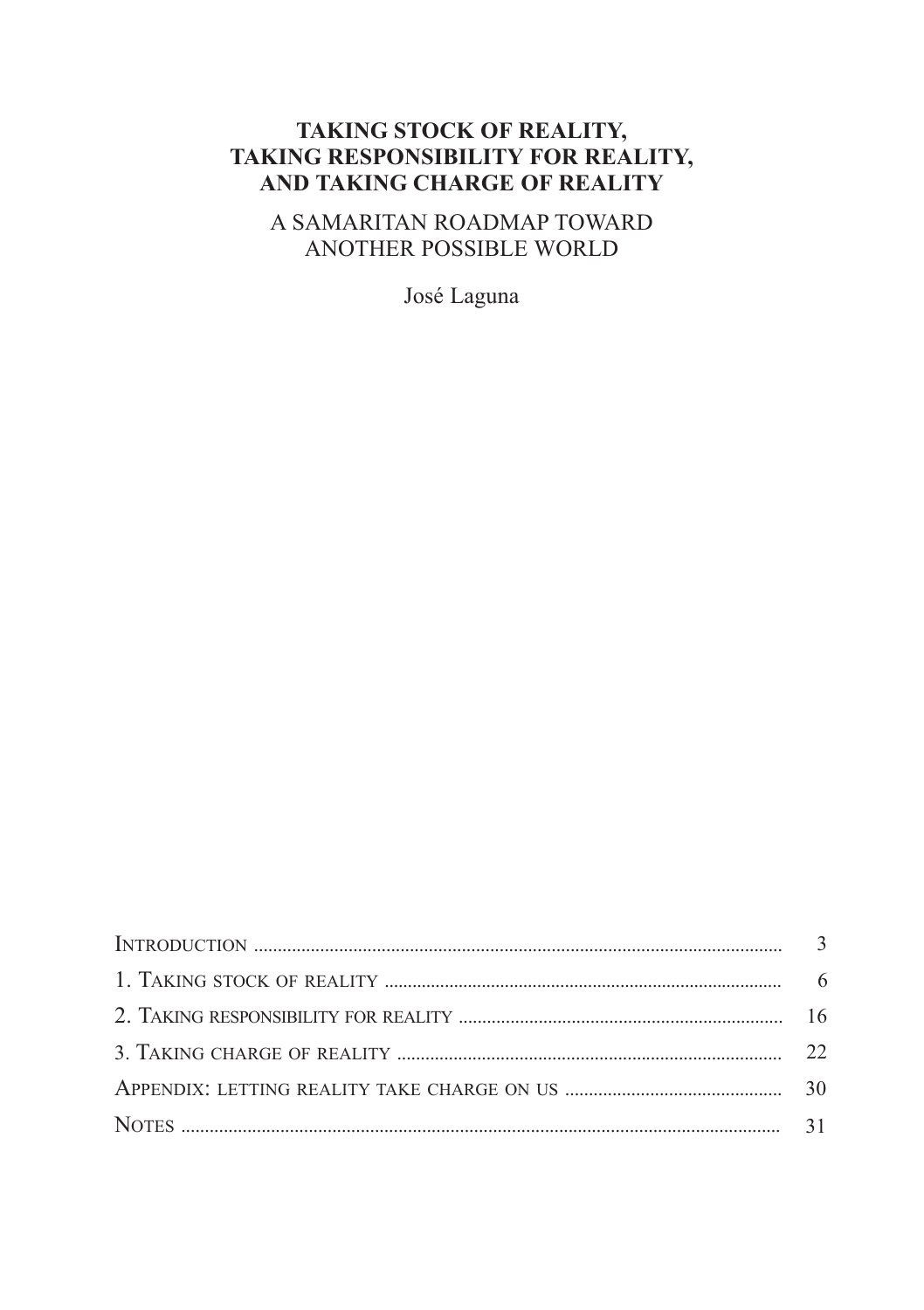For Marta, Carlos, and Mónica, with the desire to visit together the *Museum of Poverty*.

«There is no reason why there should be poor people in the world, and I hope that one day we'll be able to create a *Museum of Poverty*, so that children will ask how poverty ever could have existed and why we accepted it for so many years»

> *Muhammad Yunus, Nobel Prize Winner 2006*

**José Laguna** is a theologian and musician. His earlier booklet for *Cristianisme i Justícia* were *And if God were not perfect? Towards a sympathetic spirituality,* Booklet, nº 99.

INTERNET: www.cristianismeijusticia.net - Translated by Joseph Owens - Cover illustration: Albert Tarès - Printed on ecological paper and recycled cardboard - CRISTIANISME I JUSTÍCIA Edition - Roger de Llúria, 13 - 08010 Barcelona - Tel: 93 317 23 38 - Fax: 93 317 10 94 - info@fespinal.com - Printed by: Edicions Rondas, S.L. - ISSN: 0214-6509 - ISBN: 84-9730-283-4 - Legal deposit: B-37.742-11 - January 2012

The Fundació Lluís Espinal lets it be known that its data are registered in a file under the name BDGACIJ, legal title of the Fundació Lluís Espinal. These are used only for providing the services we render you and for keeping you informed of our activities. You may exercise your rights of access, rectification, cancelation or opposition by writing to the Fundació in Barcelona, c/Roger de Llúria, 13.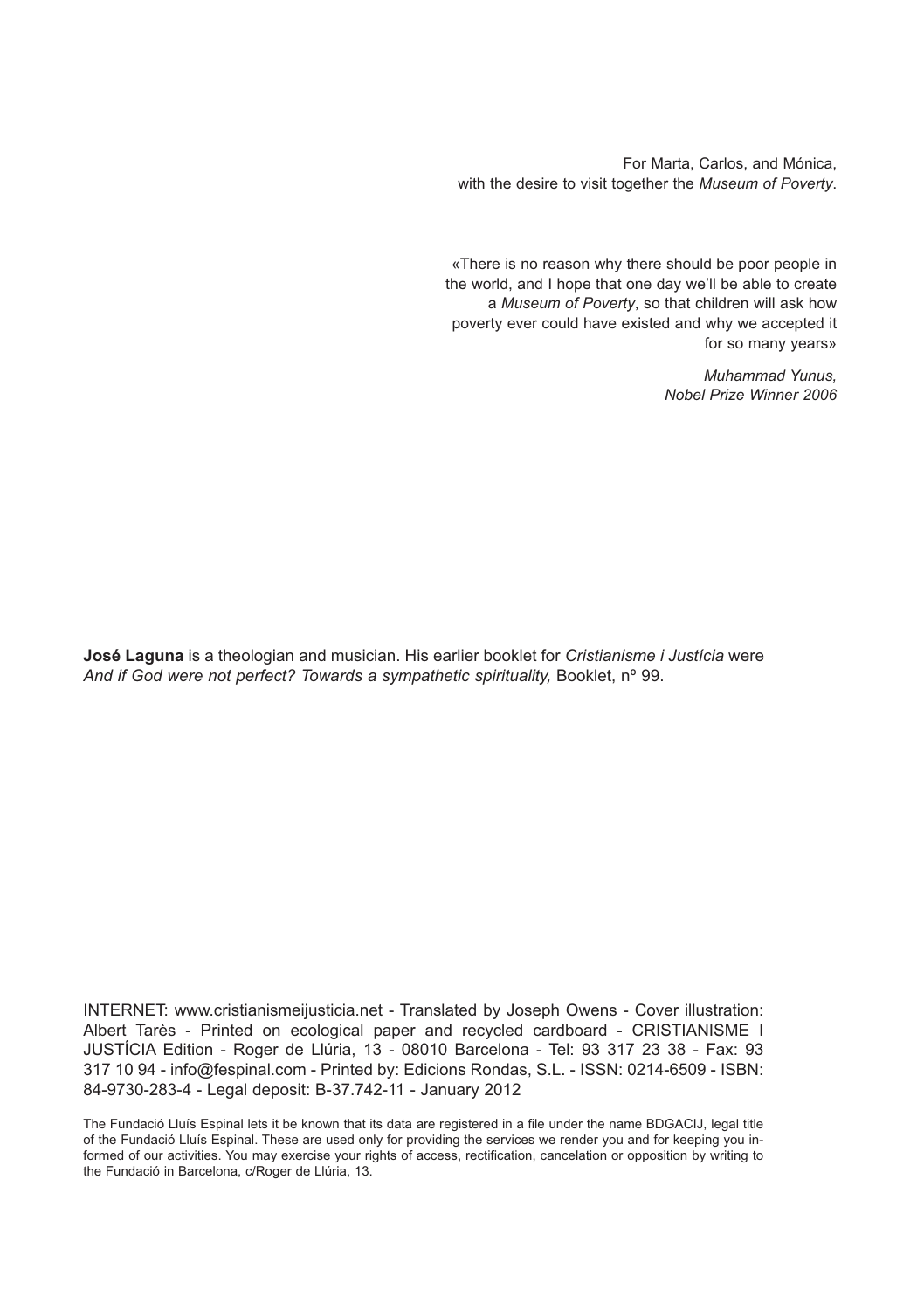«We are the first generation capable of doing away with poverty»; «another world is possible». These are some of the popular watchwords of the Global Resistance Movements (GRM) <sup>1</sup> of the last decade. Are they slogans or statements of ideals? Are they promotional claims or socio-political projects? Are they soporific mantras or calls to social dissent? To claim in all seriousness that we are the first generation capable of doing away with poverty, or that there is an alternative to the dominant neoliberal model is possible, means being ready to accept the reproaches of our children if our promises are not kept.

#### **Another world is possible, how?**

All the organizations that come together under the umbrella of the GRMs –citizens' associations, non-governmental organizations, small farmers' organizations, ecological groups, religious communities, etc.– will need many bricks and a good blueprint for the bold undertaking of building *another possible world*. Not only must they respond to people's needs with immediate assistance, but they also have to create an ideological roadmap along which their actions will move forward. The proposals for the utopia of another possible world must deal not only with aid and politics, but also with epistemology, linguistics, and ethics.

In order to elaborate a suitable ideological and political proposal, the «global civil society» needs to enter into dialogue with those utopian traditions which in the course of history have profoundly changed social systems and cultural paradigms.

The utopian traditions of the past have included the Platonic republic, socialism, Marxism, anarchism, etc. In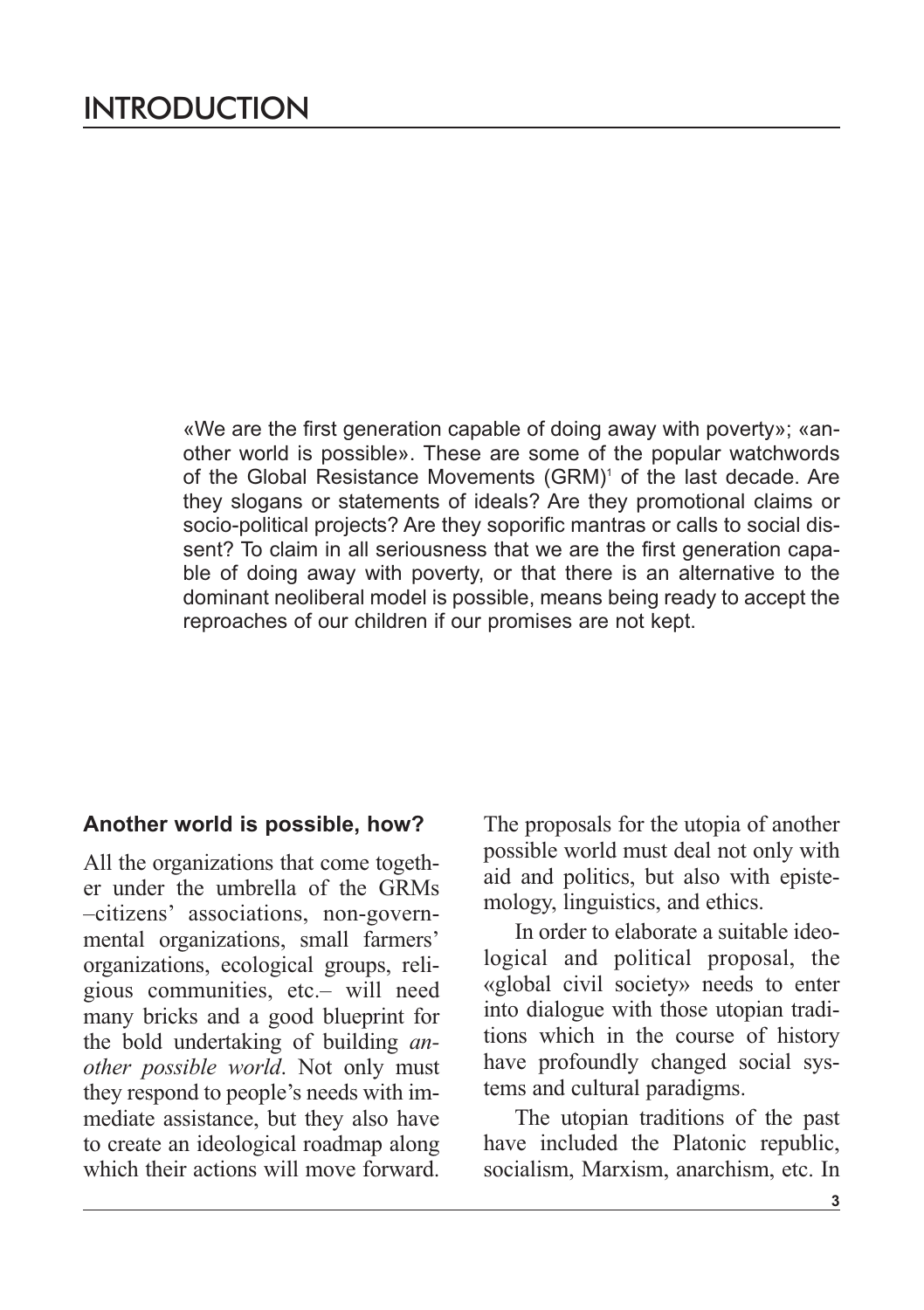our judgment, there are at the present time three utopian visions capable of enriching the social practices which seek to bring into being another possible world. First is the ethico-philosophical tradition of Human Rights with human dignity, as the keystone for authentic social ordering. Second is the ecological tradition which links environmental destruction and structural poverty with irresponsible consumerism. Third, and prior to these, is Christianity's prophetic tradition of compassion, with its proposal for shaping a new society out of the crucified peoples of history.

If the utopias of Human Rights and ecology fit easily within the grammars used by the GRMs, the same is not true of the Christian contribution. In accepting the Christian tradition, there is always the fear that, along with its radical proposal of neighborliness, adherence to church dogmas and institutions will also be required.

In these pages we seek to liberate the utopian potential of the gospel stories from the interpretative restraint of confessional reading. Concretely, we will study the parable of the Good Samaritan because, in addition to its being known to everyone, it has condensed within itself the essential ethical teaching and pedagogy of the Christian message. It contains a wisdom that no GRM should ignore. Turning one's back on the ideals of the Christian utopia would mean building a new social order that is vitiated from its very foundations. Christianity is the only utopian tradition which proposes to lay the foundations of history from the perspective of a gallows. What Christianity adds to the utopia of another possible world is a place and a way: another world is possible, from the side of the victims. This means affirming that the radical otherness of reality consists of the world's impoverished peoples, over and above any other interest. 2

# **A man was going down from Jerusalem to Jericho**

The parable of the Good Samaritan forms part of the literary and ethical patrimony of humankind. The example of the "compassionate Samaritan" overflows its original religious context and so becomes an obligatory reference point for all persons and institutions dedicated to binding up the wounds of those who in every historical epoch have been assaulted, robbed, and thrown into the gutters of the dominant social systems.

Like every metaphorical account, the parable keeps unveiling new meanings each time it is heard. Can Samaritans of the  $21<sup>st</sup>$  century learn anything new from a story that is two thousand years old? Does that account of an anonymous man who was assaulted in a tiny corner of first-century Palestine mean anything for present-day GRMs which are operating in a world without borders? Our answers will be affirmative if we manage to penetrate into the teachings that the parable conceals in its very telling.

The story of the Good Samaritan not only tells "what" we have to do with respect to our neighbor, but it also indicates "how" we are to do it. The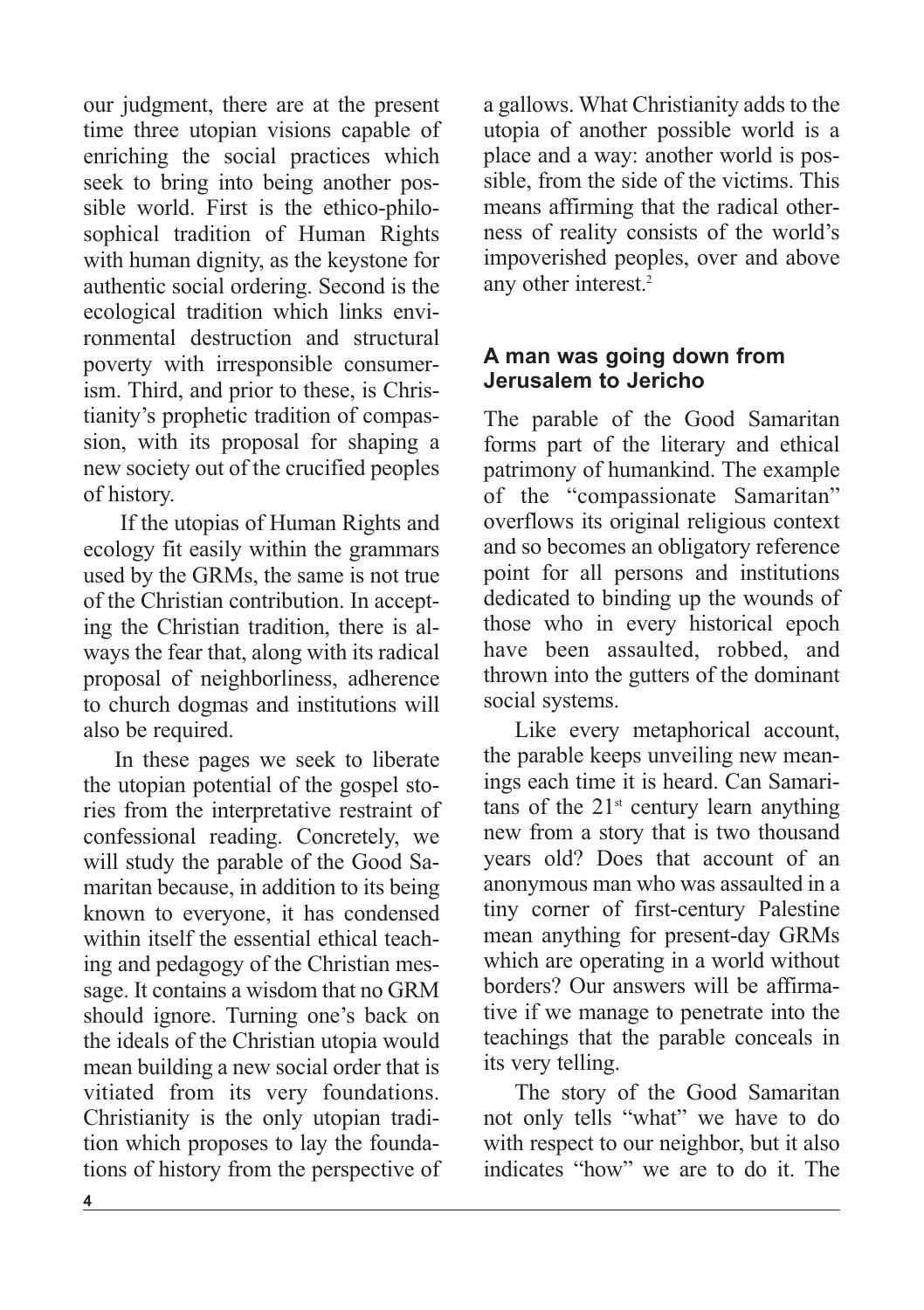narration puts before us a pedagogical itinerary of charitable action; the «roadmap» it provides for the exercise of solidarity is tremendously useful for the GRMs, which are busy with the task of sketching a map of the other world that is possible, from the side of the victims.

# **Taking stock, taking responsibility, taking charge**

In order to extract the teachings contained in the parable, we are going to make use of a reading guide taken from the Salvadoran martyr, Ignacio Ellacuría. In dialogue with Zubiri, his philosophical mentor, Ellacuría expands the Zubirian «sentient intelligence» toward the field of action, thus affirming three moments in the knowledge of reality: «reality is known when, besides taking stock of reality (noetic moment) and taking responsibility for reality (ethical moment), a person takes charge of reality (praxic moment)»<sup>3</sup>. These three moments can be identified perfectly in the parable of the Good Samaritan; they bring into focus the fundamental aspects of Samaritan service, namely, intelligence, compassion, and commitment.

As we will see directly, the parable does not say only that we need to pour oil and wine on the wounds of those assaulted; it also teaches that we need to know how to view reality in such a way that suffering moves us to compassion; it shows us that we need to share our mounts so as not to fall into paternalistic types of aid, and that we need to create suitable lodgings, that is, "domestic" structures committed to solidarity and permanence. Only so do we create an itinerary which, if we follow it, leads to a new social, economic, and political order: another world that is possible, from the side of the victims.

# **Roadmap**

We illustrate below the roadmap for our itinerary. Applying the pattern of "three moments" to the text of the parable, the reader will instinctively recognize the map which will guide our reflections.

| A certain man was going down<br>from Jerusalem to Jericho, and he<br>fell among robbers, who both<br>stripped him and beat him, and<br>departed, leaving him half dead.<br>By chance a certain priest was<br>going down that way. When he<br>saw him, he passed by on the<br>other side. In the same way a<br>Levite also, when he came to the<br>place, and saw him, passed by on<br>the other side. But a certain Sa-<br>maritan, as he traveled, came<br>where he was. When he saw him, | TAKING<br>STOCK      |
|--------------------------------------------------------------------------------------------------------------------------------------------------------------------------------------------------------------------------------------------------------------------------------------------------------------------------------------------------------------------------------------------------------------------------------------------------------------------------------------------|----------------------|
| he was moved with compassion,<br>came to him, and bound up his<br>wounds, pouring on oil and wine.<br>He set him on his own animal,                                                                                                                                                                                                                                                                                                                                                        | <b>RESPONSIBIL</b>   |
| and brought him to an inn, and<br>took care of him. On the next day,<br>when he departed, he took out<br>two denarii, and gave them to the<br>host, and said to him, «Take care<br>of him. Whatever you spend<br>beyond that, I will repay you when<br>I return». (Luke 10, 30-35)                                                                                                                                                                                                         | <b>CHARGE</b><br>IAK |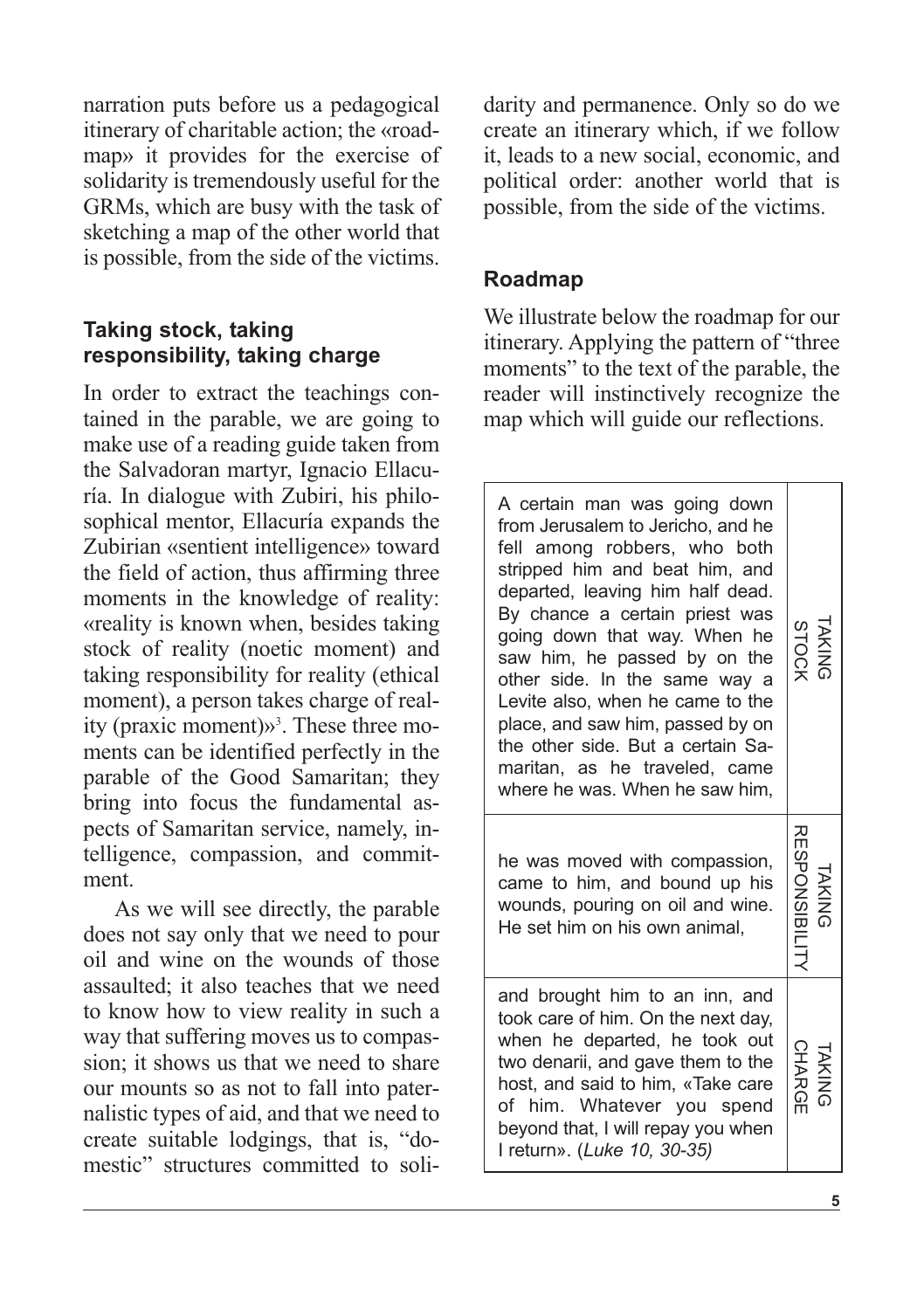The first step toward another possible world is seeing reality as it is. This is a first, rational moment which, in the words of Jon Sobrino, demands being completely honest with what is real: it means grasping the truth of the reality and responding to it, not just as a way of overcoming ignorance and indifference, but as resistance to our innate tendency to suppress truth and give reality a wide berth. 4

#### **1.1. The limits of our perception**

Reality does not directly dissolve the negativity of our mind.As Plato already anticipated in his myth of the cave, we perceive reality in terms of our own world of ideas. Since that time, the whole of the philosophy of science, Gestalt psychology, and the sociology of knowledge have done little more than confirm the Platonic principle: all thought presupposes a subject who thinks; the natural or social reality is perceived from the subjectivity of each individual. Furthermore, psycholinguistics shows that the limits of our perception are determined by the frontiers of our language; what we cannot name does not exist: «I have forgotten the word I wanted to utter, and my thought, incorporeal, returns to the kingdom of shadows»<sup>5</sup>.

The Samaritan roadmap starts out with questions about the discourse which determines the way we view the world. There are stories which function as «social eye drops», helping us to make visible the reality of exclusion, but there are others which act as blinding flashes, hiding from our eyes the evidence of suffering. What are the stories which condition the priest's vision and the Samaritan's? Why is it that only the latter seems really to "see" the man who has been assaulted and left half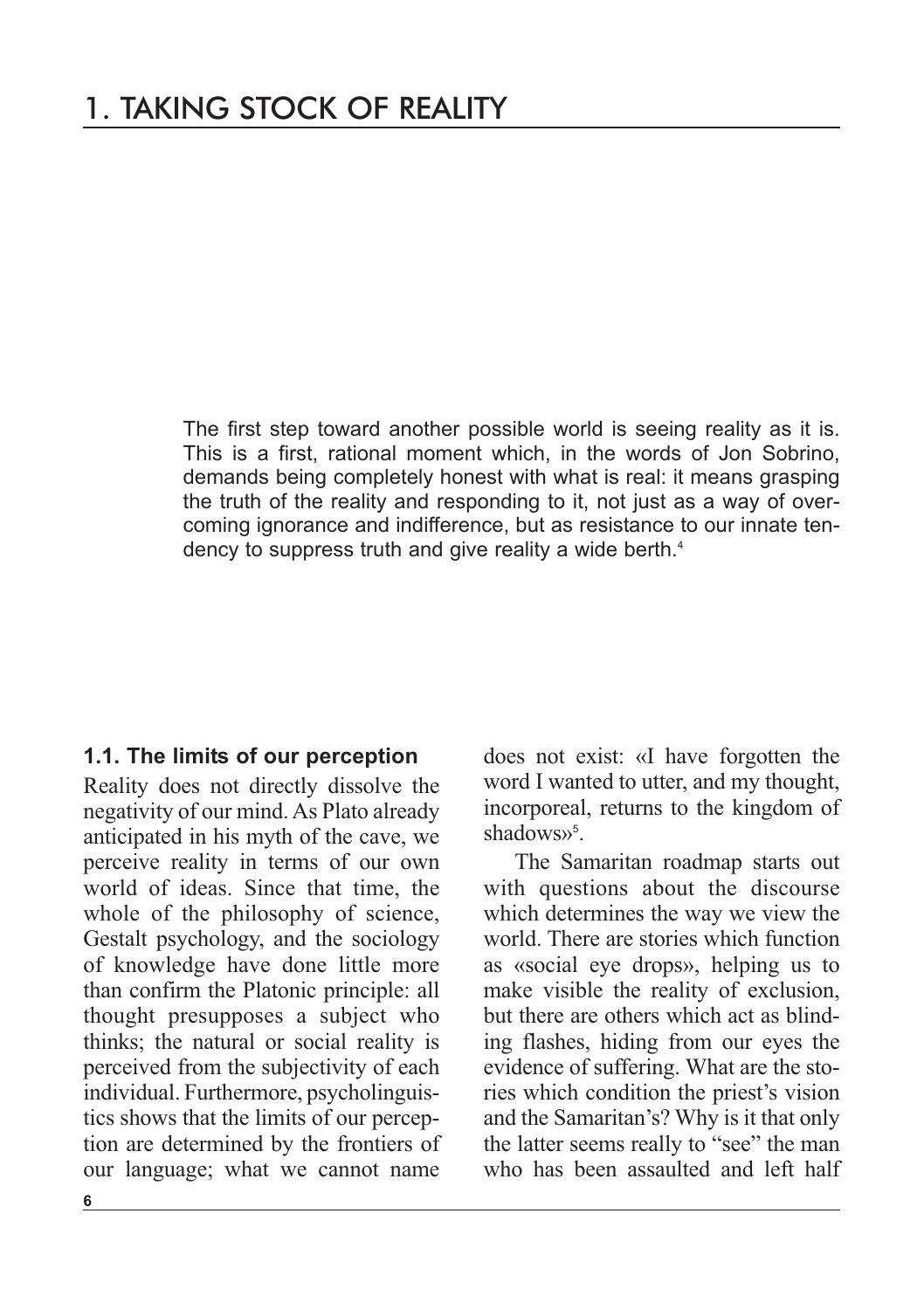dead? In our own society, why is it that some persons and institutions give a wide berth with regard to suffering? Let us now enter into the play of visions proposed to us by the evangelist Luke in order to discover the epistemological keys which will allow us to draw close to reality with complete honesty.

# **1.2. Seeing they do not see**

The evangelist Luke leaves no doubt about it: all the characters in the parable "see" the wounded man. Therefore we cannot invoke blindness –at least not physical blindness– to justify the failure of the religious representatives to offer the man assistance. Despite Luke's blunt portrayal, we will maintain the hypothesis that the priest and the Levite "did not see" the assaulted man. We need only look elsewhere in this same gospel to find reasons which support our opinion. In chapter eight of Luke we read that there are persons who «see but do not see and hear but do not understand» (cfr. Lk 8,10). This is, in our view, what happens with the priest and the Levite: «seeing they do not see».

Why is it that the priest and the Levite "see but do not see"? Finding the answer requires careful analysis of the text. Until now we have referred to the person on the side of the road as an "assaulted man", a "suffering man", a "wounded man", and a "man half dead." Although any one of these definitions will serve us as a general category for a "human being who suffers", only the last expression, "man half dead", captures the precise intention of Luke, which is to make the religious worldview the cause of people's blindness to the pain of others. 6

Jewish legislation was quite clear about dealing with a man half dead: «Yahweh said to Moses, 'Speak to the priests, the sons of Aaron, and say to them: A priest shall not defile himself with the dead body of one of his people'» (Lv 21,2). It was prohibited for a priest to have contact with a cadaver, the only exception being close relatives. Furthermore, oral traditions extended the prohibition to contact with a dead person found in the street, and other traditions prohibited contact with non-Jews, dead or alive. The priest therefore acted properly, in accord with the dictates of his religion, but such religious precepts end up inuring people to the suffering of others. The priest sees not a human being in need of succor but a cause of impurity from which he should flee. Although rigorous interpretation would require distinctions, we can explain the temporary blindness of the Levite also in terms of religious observance. 7

# **1.3. Seeing we do not see**

Our own blindness is not very different from that of the priest and the Levite, although now, at the beginning of the 21st century, it is not so much a religious worldview that makes us steer clear of those who are suffering, lest we be made unclean by them. Nowadays what renders socially invisible all those who have been expelled from the banquet of consumption is rather a type of "neoliberal" religion.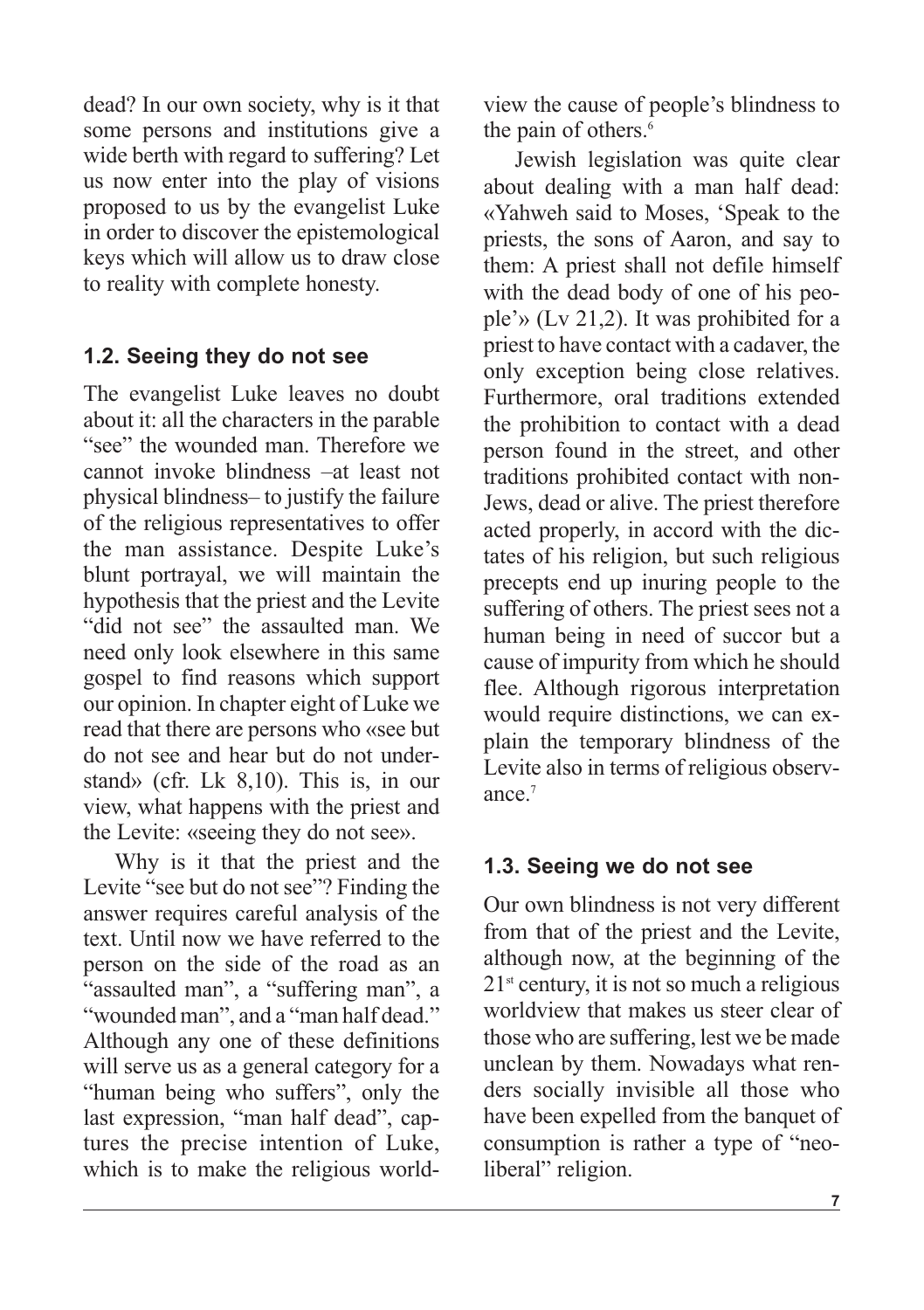«Nothing is true, and nothing is false; everything depends on the color of the lenses we look through». Our looking does not reflect reality, it shapes it. Our ideological premises will allow us to see the man half dead on the side of the road, or else they will conceal from us his existence. The first task for any GRM that seeks to travel by the Samaritan roadmap is to become aware of the lensesthrough which it is viewing the reality of exclusion. What forms of discourse shape the symbolic universes from which the GRM "reads" reality?<sup>8</sup> When it takes a look at Ballesta Street, does it see "prostitutes" or "prostituted women"? Is the sale of pirated DVDs an "attack on intellectual property" or an attempt to create an "economy of survival"? Isthe death of a Palestinian child a "war crime" or "collateral damage"?

## **1.4. They see for us**

«Don't give to beggars. Don't encourage panhandling». A notice of this sort (I cite from memory) formed part of a campaign by which the Community of Madrid tried to stop the practice of begging which was found –and still is found– on its commuter trains.

There is always somebody ready to think for us, to provide us with lenses for contemplating reality. Our Big Brother state saves us the effort of making decisions. When we get on a train, we are not longer obliged to discern whether we should give alms or not; we no longer have to wonder whether it is a just act or a humiliating one; there's no need to judge whether the person who approaches us is really in need or is making believe; we don't have to take the risk of being fooled if our coins are transmuted into palliative cares in the form of a bottle of wine. There is nothing for us to decide; our public institutions are watching out for us: the beggar does not exist. All we have to do is keep our eyes fixed on our book and continue our trip, with the strange sensation that ghosts are passing us by.

The neo-liberal ideology which now shapes the worldviews of our western democracies tends to make victims invisible. Savage capitalism justifies the existence of poor people in the midst of superabundance, seeing them as just an inevitable maladjustment of the system, which can be resolved through welfare measures and social control policies.

The GRMs, if they don't want to end up justifying the status quo of economic imperialism, must become masters of suspicion: they must expose all discourse which denies the reality of exclusion. Such suspicion needs to point out some of the blinders the neo-liberal order places on the eyes of model citizens with alienated consciences. Without pretending to be exhaustive, we describe here some of those blinders, along with the corresponding invisibilizing rhetoric used by the GRMs.

#### *1.4.1. The blinder of complexity*

«Finish that plate of food! There are many children who are going hungry!». Surely more than one reader heard this as a child. Our parents established a cause-and-effect relationship between the plate of food we refused to finish and the hunger of other children. There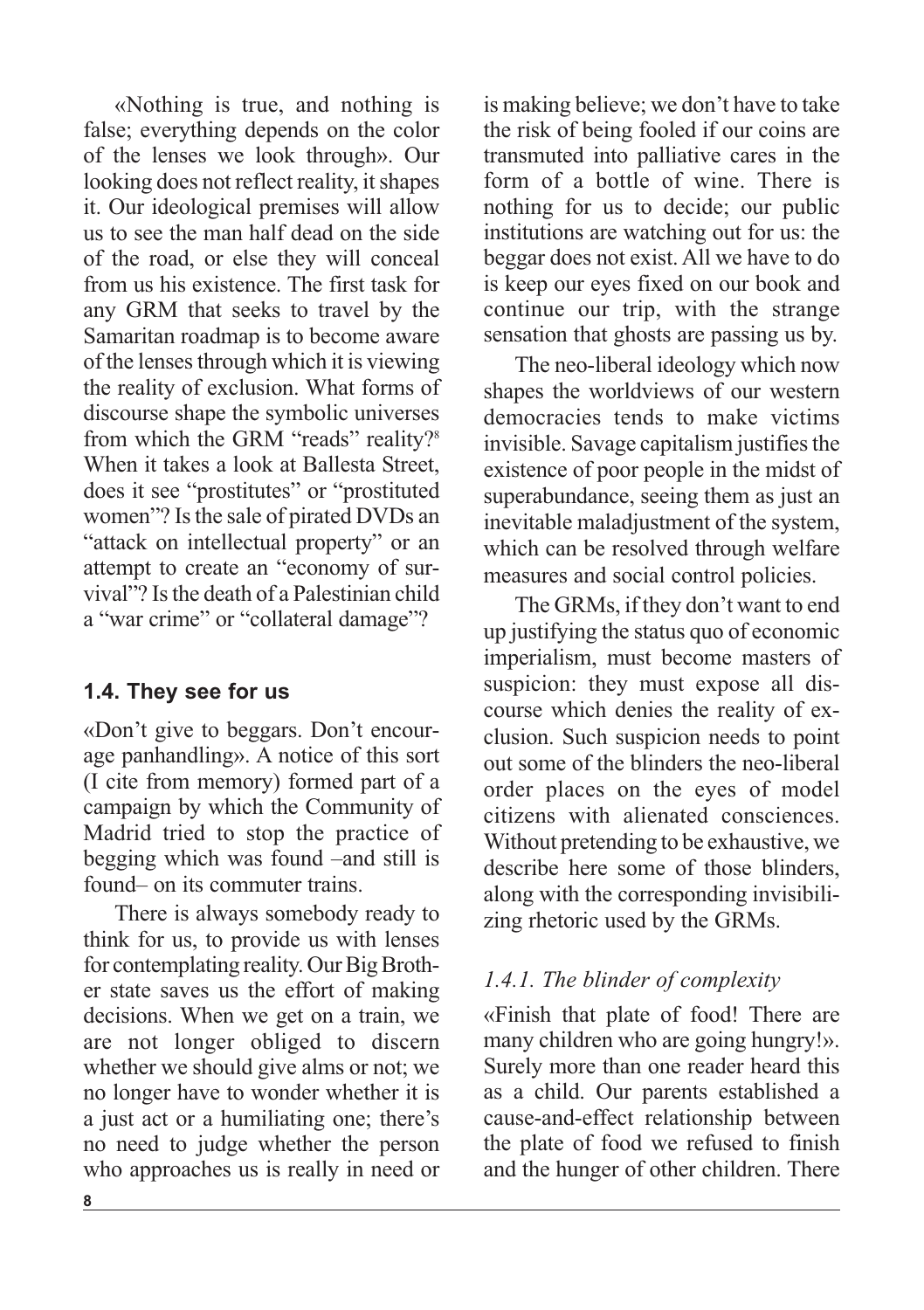was a "magical" linkage for which the moral authority of our elders found unquestionable evidence: «the hunger of many people is intimately related to the profligacy of a few». Even today many of us continue to transmit this magical evidence to our sons and daughters.

Even now, long after those childhood years, I can hardly help seeing the same connection (is it far-fetched?) between, on the one hand, the long line of enthusiastic consumers who spend the whole night camping out in front of one of our great stores in order to be the first to purchase the latest electronic gadget and, on the other, the long column of famished bodies who line up before a truck of the FAO in order to beg a portion of rice.

Is it the same (childish?) connection that the first Church Fathers established between the poverty of the masses and the wealth of a few?

«Greedy is the man who is not content with owning only what he needs, and thieving is the man who takes from others what is theirs. And you, are you not greedy or thieving if you take possession of what was given to you only so that you could administer it? If we call a thief the person who takes away another's clothes, do we have any other name forthe person who doesn't clothe the naked, even though he's able to do so? The bread you keep for yourself belongs to the hungry. The clothes you keep in your closets belong to the naked. The shoes that rot away in your house belong to those who

go barefoot. In a word, you are offending against all whom you are in a position to help.» (Saint Basil, «Homily on the parable of the unfeeling rich man» [Lk 12]) 9

Neo-liberal technocrats will smile condescendingly at the fragility and simplicity of the arguments we just employed. Economic reality is much more complex than the childish evidence of a plate of soup or the stale "Marxism" of Saint Basil. The dynamism of the market economy is based on the law of supply and demand. The goods produced by some people correspond to the needs of others and allow for the movement of capital, which is essential for the functioning of the system. In a scenario where all goods were distributed equitably, the channels of communication governed by supply and demand would stop working, and the economic system would collapse. Inequality is a key piece of the capitalist machinery.

Should such economic arguments be considered insufficient, the neo-liberal gurus appeal also to the complexity of economic globalization. One need only go to the corner supermarket to find proof of the tremendous increase in the price of basic products, such as milk, eggs, bread, and rice. The causes of these increased prices are thousands of miles away: on the one hand, there is the fast-growing consumption of emerging countries like China and India, which make up 40% of the world population; on the other, there is the poor grain harvests in Australia and elsewhere as a consequence of climate change. And as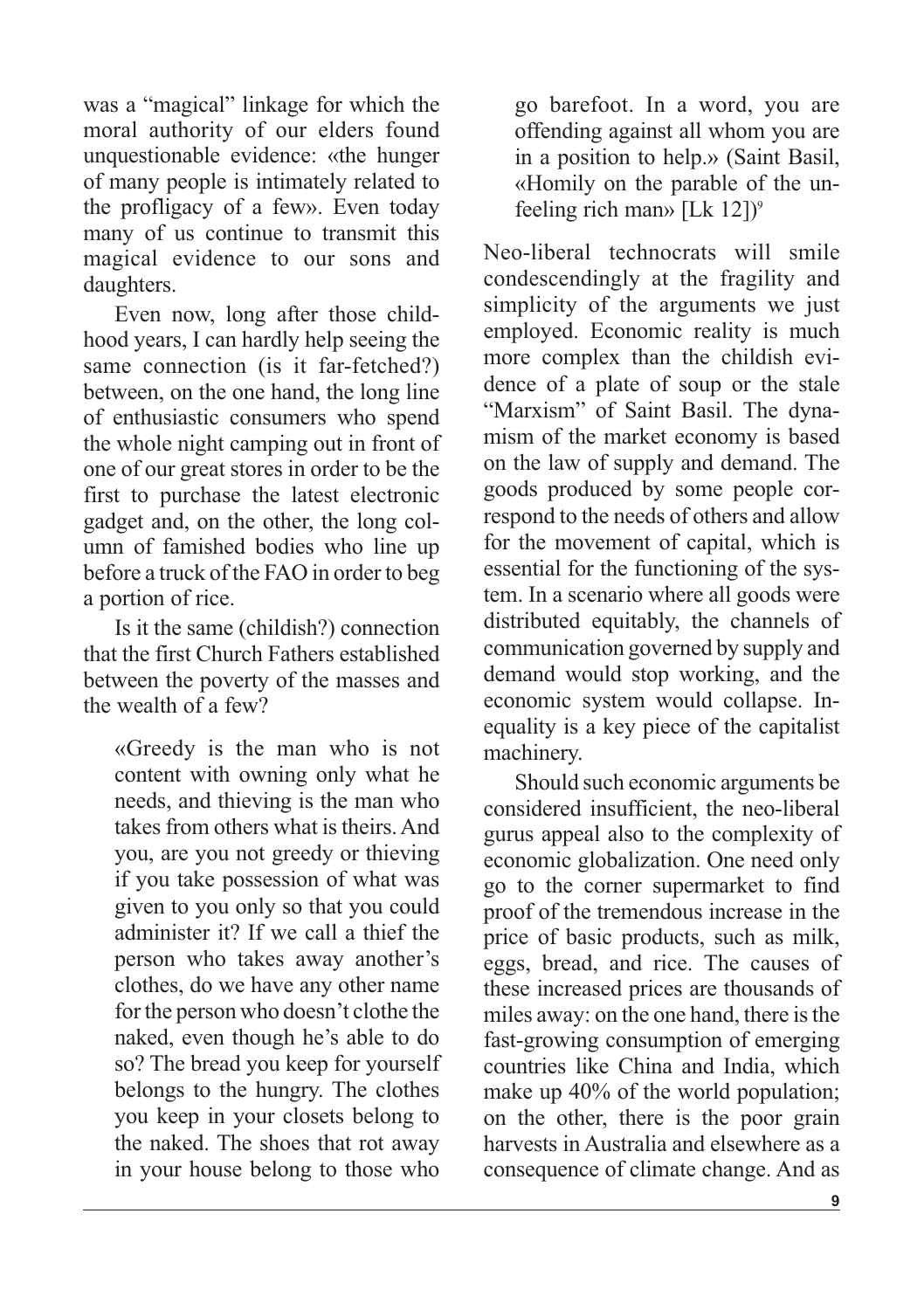if those factors were not enough, the growing demand for bio-fuels in the developed countries means that every day we are literally burning in our vehicles more and more corn, wheat, and vegetable oil, thus increasing their prices in the food market. 10

The global economic system is "super-complex", so much so that no neophyte dares to question the oracles of the new financial shamans when they recommend that excess food stocks should be destroyed instead of redistributed. If we don't remove the excess food from the market, they argue, the prices of those products will go down, the firms that produce them will see a decline in profits, and they will therefore be obliged to lay off workers.

Faced with the preachers and the dogmas of the new economic religion, the GRMs must respond with "the rhetoric of the obvious", the forcefulness of the real. We don't know whether freely distributing excess goods will collapse the market, but what is quite evident is that:

«A billion people are dying of hunger or its immediate consequences. One child less than ten years of age dies every seven seconds, and every four minutes another one becomes blind for lack of vitamin A. The world order is not only murderous, it is absurd, for it kills without necessity. Now it is no longer a question of fatalities. A child who dies of hunger today is murdered.» (Jean Ziegler) 11

«A child who dies of hunger today is murdered», this is the rhetoric of the obvious, over against the demagogy of complexity. The GRMs must not fall into the trap of absolutizing administrative language. Accounting problems should not form the preamble of any transformative action; rather they should be the consequence of such action.

We don't know either whether hidden behind the worrisome decline of the Nikkei index in Japan and the resulting plummet of the Ibex 35 in Europe there is a strategy of outsourcing by certain multinational technology firms. These companies are always ready to practice global dumping, which in the long run destabilizes the Euro Interbank Offered Rate and pushes the weaker economies toward a process of deflation. <sup>12</sup> In the face of such complex but vacuous arguments, we must assert the rhetoric of the obvious:

The drama of humanity is that the West shows more concern for 300 million obese persons than it does for 842 million people who, according to the United Nations, are literally dying of hunger. 13

The discourse of "the obvious" finds its most fitting expression in indignation. The suffering of the victims allows no space for the sterility of politically correct language. We must cry out against the perversion of a murderous system. The GRMs must help to amplify the protests of those who are excluded. And they should be protests not laments, for laments reflect misfortune and resignation, whereas protests express rebellion against injury and pain that are suffered unjustly.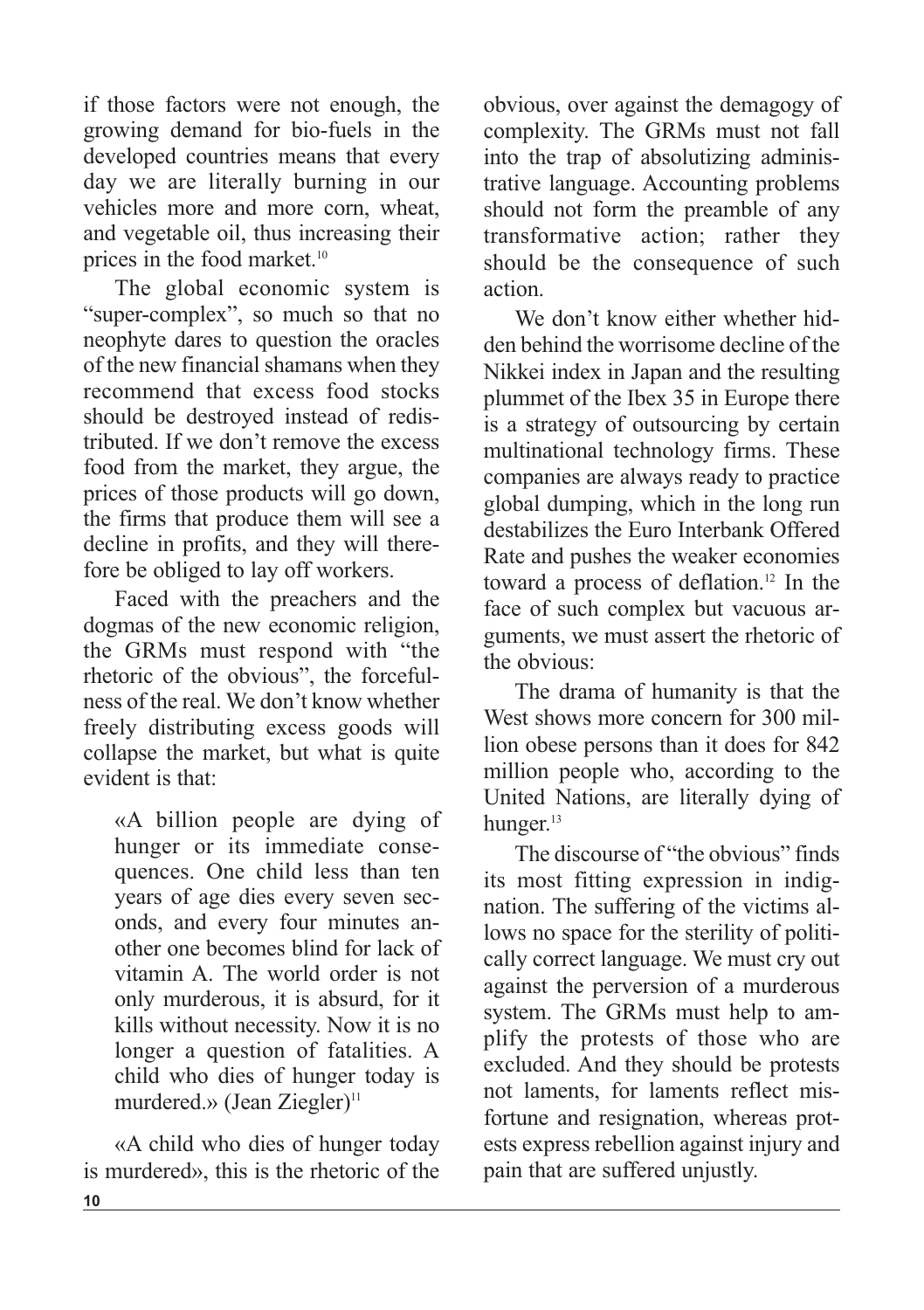#### *1.4.2. The blinder of the absolute present*

Neo-liberalism claims to be the full, definitive world order. Those graced by the goddess Economy already live in the best of all possible worlds; they have no need to call upon another divinity. The *nouveaux riches* are comfortably installed in the condos of the end of history; <sup>14</sup> they live in a world neighborhood that displaces poverty toward the city fringes and the "peripheral" countries of the world.

The obstinate presence of battered individuals lying at the side of the road cannot be denied, but it *can* be desguised. Public administration spend huge amounts of money on camouflage outfits for the excluded. In the neoliberal nations, social policies are not designed to challenge the system's dynamics of exclusion but to justify the inevitable persistence of poverty in it. As the Basque sociologist, César Manzanos Bilbao, states cogently, «Aid policies have the very effective symbolic function of concealing poverty, but they are hardly effective at all in providing solutions, even partial ones, to the structural mechanisms that give rise to poverty».15

Faced with the demagogical discourse of the "absolute present", the GRMs propose a rhetoric of the possible. If, as Wittgenstein says, the limits of language are the limits of the world, then the task of building another possible world requires us to change the words by which the world is named. Broadening the range of what is possible also involves broadening the limits of what can be said (and what can be thought). 16

We found in indignation the most appropriate expression against the «blinder of complexity». Now, to exorcise the circular discourse of economic liberalism, our best ally will be poetry. In the ranks of the GRMs we find poets who make use of verse to give utopia a name and to project our imagination beyond prosaic reality. As Paul Ricoeur says, «Utopia is the expression of all the potentialities of a group that find themselves repressed by the existing order of things. Utopia is exercising imagination to think of other ways of being social»<sup>17</sup>. Only our ability to imagine and to name the other possible world will make it possible us to know how and where to construct it.

«The practice of imagination is a subversive activity, not because it produces concrete, explicit actions of opposition (though it may do so), but because it considers the present provisional and refuses to absolutize it. The practice of historical imagination keeps alive the possibility of a future which is not a continuation of the present. It is the aim of every authoritarian regime to force the future to be nothing more than an unquestioning continuation of the present.»18

## *1.4.3. The blinder of consumerism*

The victim of the Lukan parable is stripped clean; they have left him with nothing. This detail of the story suffices to tell us that, in a modern translation of the parable, neither a banker nor a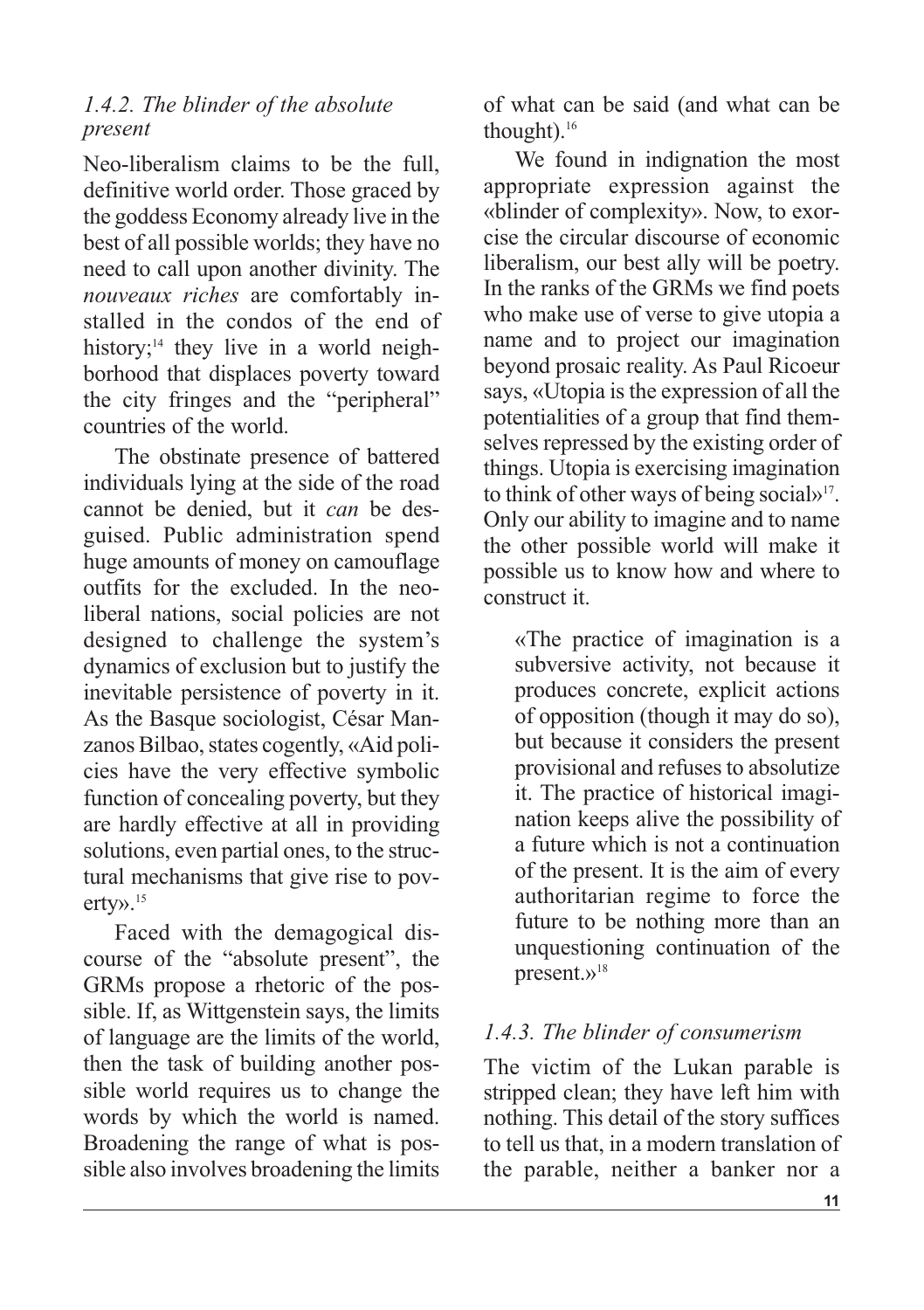broker would take notice of the naked, half-dead man. Their reasons for ignoring him, though, would have nothing to do with preserving ritual purity; rather, they would take no notice of him because an individual with nothing of value to offer the market simply does not exist for the world of the market.

Let's not fool ourselves. The myth of progress which feeds neo-liberal discourse does not really seek to broaden the space for justice and equality; rather, it aimsto broaden the space for markets. Savage capitalism knows nothing of citizens; it only knows about consumers. In the consuming society the person who can't buy goods and services simply doesn't exist.

It is frightening to observe how the most disadvantaged classes are the ones most influenced by the seduction of advertising claims. Families become eternally indebted forthe sake of buying the fanciest car, a plasma-display television, or the latest computer model. These unessential products serve as fetishes so that people can say, «I am what I have». They exemplify "imitative consumption", which functions through comparisons: we want to have what our neighbor has; we want to have what we see on TV, something proper to the ideal social class to which we'd like to belong. Such items also indicate "successful consumption"; they communicate "personal success" through the ostentatious exhibition of expensive consumer goods. 19

The dynamics of consumerism show with cruel clarity a key insight of Paolo Freire,<sup>20</sup> namely that the oppressed provide the oppressors lodging within themselves: the victims do not fight against the system which excludes them; rather, they beg to become part of it as devoted consumers. This is a pathology that requires profound social therapies, in the form of new models of consuming and existing, which are at once alternative, possible, and attractive.

As regards consumer culture, the GRMs have a manifest mission to set an example and educate people; they have to give evidence that they are movements that promote responsible, alternative consumption –*responsible* because predatory consumption is exhausting the planet's resources, and *alternative* because consumerism is a lethal arm that can be used against any liberation movement. In the  $21<sup>st</sup>$  century the "opium of the people" is not religion; it is consumerism. When the "revolutionary utopia" of a large portion of our young people consists in earning the astronomical salaries of their sports heroes, a long shadow is cast on the prospects of another possible world.

# **1.5. Recovering the "visibilizing" stories of mutual recognition**

Up to this point we have been analyzing some of the neo-liberal accounts designed to conceal the reality of suffering; in each case we have also explained the visibilizing alternatives offered by the GRMs. Underlying both types of rhetoric we find the fecund soil of the great narratives that shape the meaning and practices of society. On the neo-liberal side, there is the myth of the contract, which justifies social organi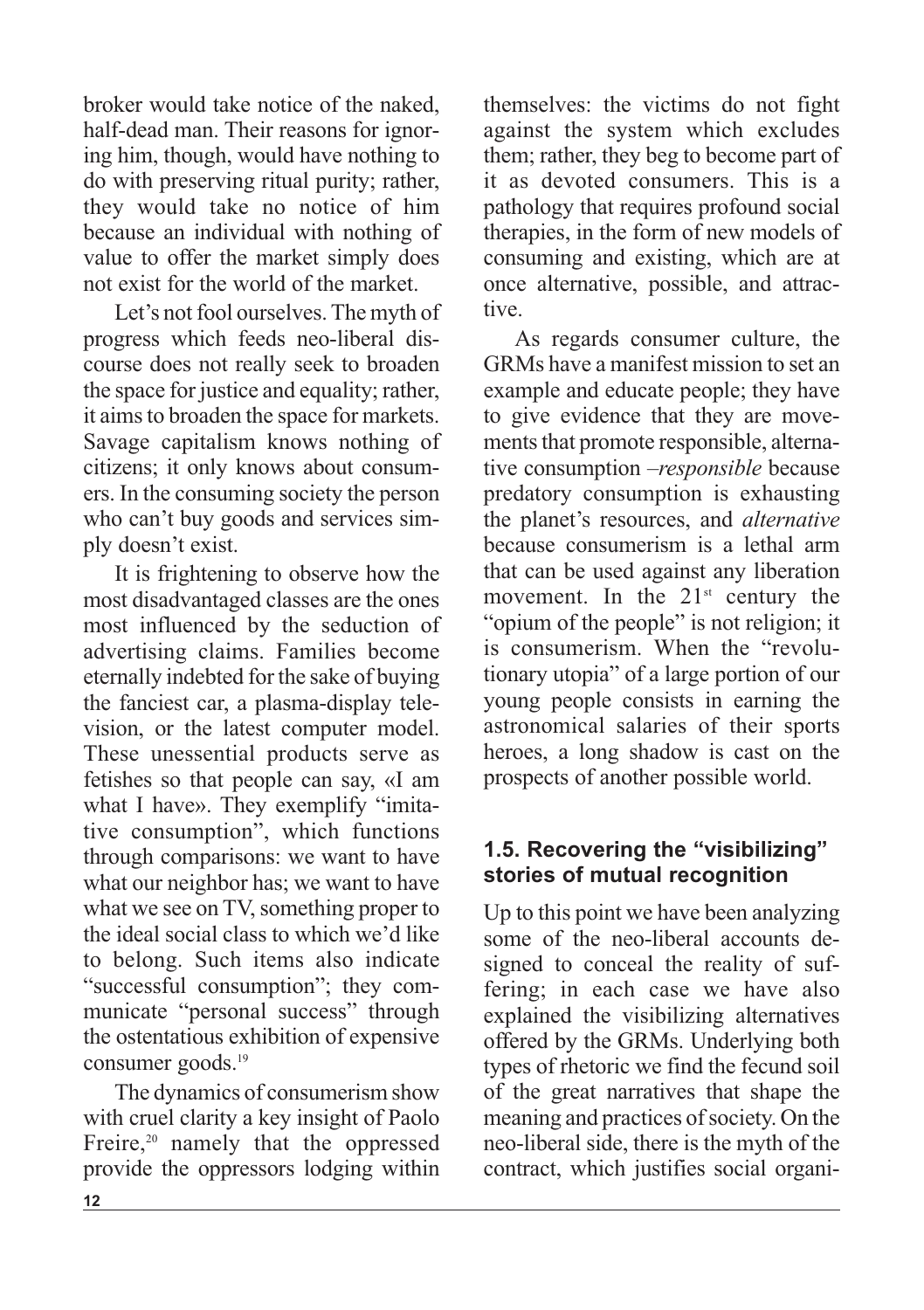zation insofar as it is centered on the defense of private interests in a hostile world, where everyone is waging war against everyone else (*bellum omnium contra omnes*). <sup>21</sup> On the side of the GRMs, there is the myth of alliance, which postulates mutual recognition as the principal force of social cohesion. According to Adela Cortina, these two myths have not held equal sway during the last two centuries: the contract myth has a clearly dominant position, much to the detriment of the alliance myth.<sup>22</sup> If we do not wish to end up living in a supermarket-world where everything and everybody has a price, there is now an urgent need for us to recover the "visibilizing" story of compassion.

For the myth of consuming, in which we are immersed, the only obligations we have toward our neighbors are those assumed by virtue of a contractual relation. Our neo-liberal society answers Cain's question, «Am I my brother's keeper?» (Gn 4,9), with a calm, but decisive, «No, we are not responsible for our brothers; there is no legal contract which obliges us to help them». As a result of the horror of the Nazi persecution, the Jewish philosophers Max Horkheimer and Zygmunt Bauman coincide in their laconic affirmation of the non-existence of ethical responsibility toward our neighbors: «There is no logically conclusive reasoning for why I should not hate, if that does not cause me any social disadvantage» (Horkheimer) 23 ; «Let's be frank, there is no 'good reason' for us to be our brothers' keepers, or to be concerned about others, or to be moral; and in a society oriented toward utility, people who are poor, suffering, and useless cannot count on finding rational proofs of their right to happiness» (Bauman).

Confronted with the neo-liberal *Leviathan,* which remorselessly devours the weakest members of the system, the GRMs must make an effort to reinforce the stories of compassion that bind human beings together on the basis of their radical equality: «flesh of our flesh and blood of our blood». In the words of Adela Cortina:

«Life in its fullness, which runs through the veins of human beings, is an immense conscientious objection to the quantification of reality; it is an amendment to the percentages, a continual disobedience to the forecasts, a definitive option for that which has value and on which it is senseless to put a price.

There is therefore an *ob-ligation* [Latin: something that binds a person] that is deeper than duty, despite the unfortunate fact that nowadays we have been educated in the culture of duty. There is an "ob-ligation" that arises when we discover that we are *bound* to one another and are therefore mutually "bound together", so that other people are for us "flesh of our flesh and blood of our blood". Consequently, our life cannot be a good life unless we share with them tenderness and consolation, hope and meaning.

It is the discovery of this *mysterious bonding* that leads us to share that which can neither be demanded of us as a right nor imposed on us as a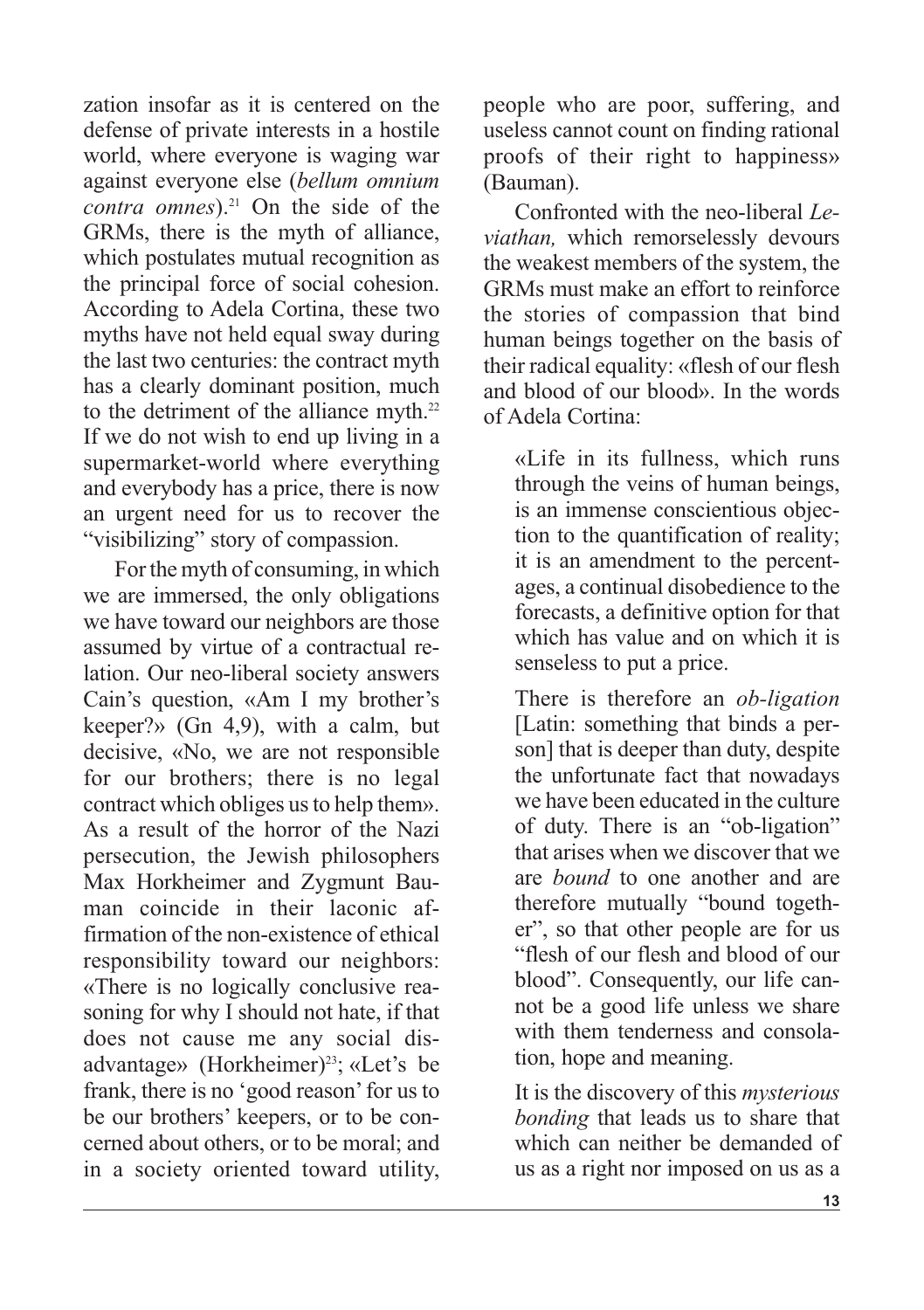duty, because it enters onto the broad road of *gratuitousness*.»<sup>24</sup>

To reinforce the bonds of mutual recognition, the GRMs appeal to religious and humanistic traditions which make their stories of compassion available to society; these narratives are profoundly opposed to the system. Stories of solidarity with the impoverished and concern for their welfare are present in the DNA of all the religions, and they voice a radical critique right at the heart of our opulent, fratricidal society. While the dominant neo-liberal discourse views illegal immigrants as invaders of our coastlines, the compassionate story will see in them brothers and sisters seeking a better future for the children. These two types of rhetoric are irreconcilable, and their practical consequences cause inevitable conflict: on one side, the official pursuit and persecution of "illegals", and on the other, the civil disobedience of those who give shelter to their sisters and brothers.

# **1.6. Seeing, understanding, acting**

To end this first moment of our study, taking stock of reality, we return to the beginning of the parable in order to recover a detail that we have so far neglected. We know that the initial protagonist was left half-dead and stripped of his belongings. But we, as readers of the parable, are privy to information unknown to those who came upon his prostrate body: we know that the halfdead man was assaulted by bandits, who robbed him of everything. That is to say, we know that he is a victim. For the Samaritan this detail is not of consequence, since he responds to suffering, no matter what its origin, but for the GRMs it is of vital importance.

The GRMs begin from their perception of a world full of conflict. There exist victims because there are bandits who assault and rob them; some people are oppressed because others oppress them; many people are excluded and marginalized because social structures exclude and marginalize them.

Not all social analysts are in agreement with the structural conflict posited by the GRMs. In our affluent society, such analysts claim, there are no "victims" but only "culpable individuals", who have not been able to find their place in a world of abundant opportunities.We have here a disparity of vision not unlike the one that existed between the God of the Hebrews and Pharaoh Ramses II, as described in the book of Exodus:

«It happened in the course of those many days, that the king of Egypt died, and the children of Israel sighed because of the bondage, and they cried, and their cry came up to God because of the bondage. God heard their groaning, and God remembered his covenant with Abraham, with Isaac, and with Jacob. God saw the children of Israel, and God understood what was happening.» (Ex 2, 23-25)

Seeing is not the same as understanding what is seen. In the story of Exodus, God beheld the Israelites and «understood what was happening». The eyes of the pharaoh, like those of our bankers, saw a different reality: after all,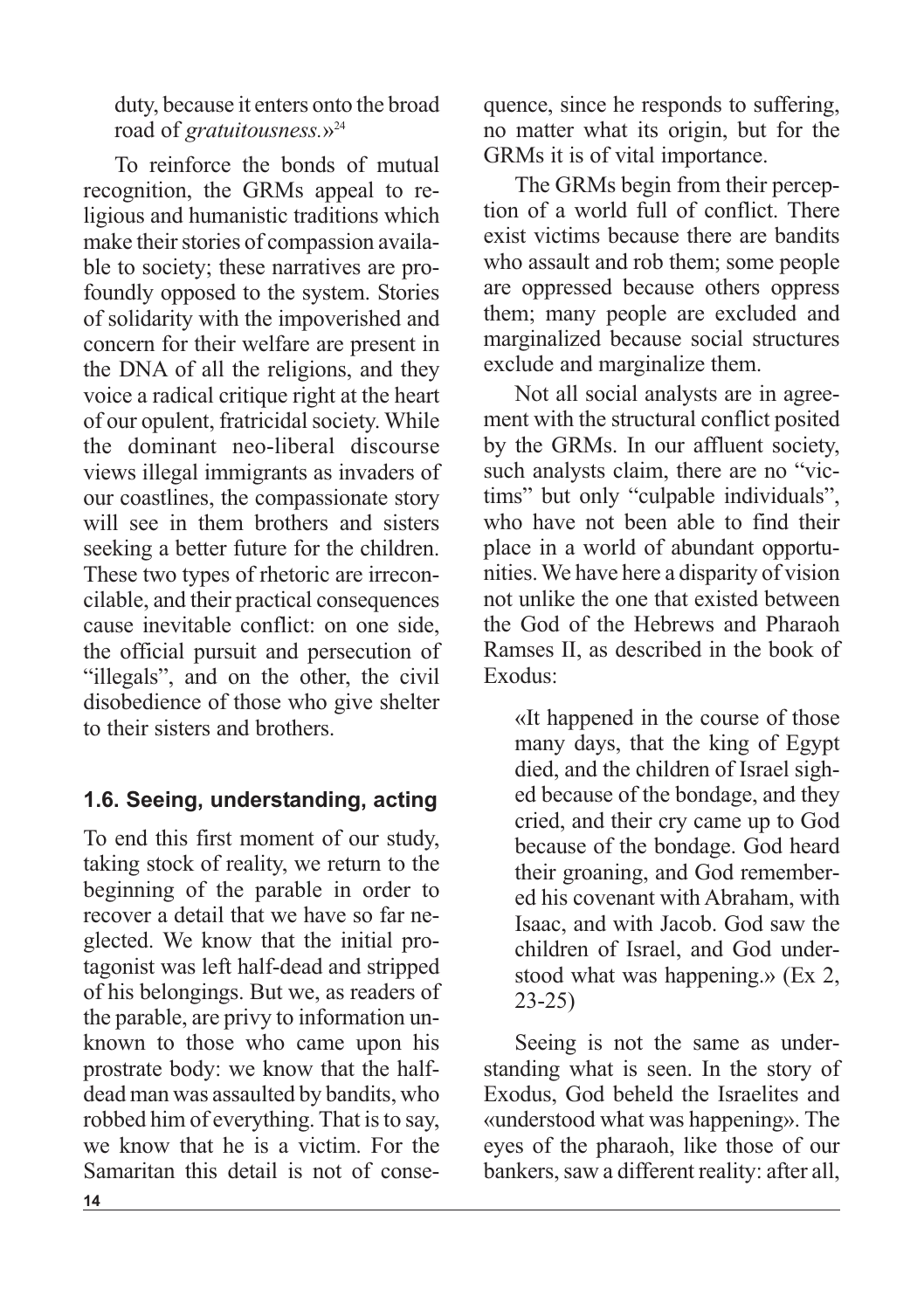even though the children of Israel worked from dawn to dusk, they were assured of having food to eat.We should not forget that the Israelites were not so unhappy with their lot in Egypt that they later failed to complain to Moses. «Would that we had died by the hand of Yahweh in the land of Egypt, when we sat by the flesh-pots, when we ate our fill of bread». This is clear evidence of how the victims themselves fail to recognize their oppressed condition. But God understood what was happening: these poor people were slaves. And because God understood what was happening, he determined to liberate them.

Concealed behind many instances of political paralysis is ignorance –at times culpable– of what is plainly there to be seen. Bogus contracts? Slave wages? Inhumane working conditions? … But don't they all get paid a wage at month's end? After all, nobody forces them to work in an illegal sweatshop… Such pharaonic discourse displays itself readily in times of crisis like our own. Today more than ever we need alert sentries, who "see, understand, and act", especially when the oppressed people themselves submit to their servitude without protest.

# **1.7. Roadmap. Summary**

We have seen that "taking stock of reality" is not an easy task. As the citation from Jon Sobrino at the beginning of this section suggested, we have an innate tendency to suppress truth and give reality a wide berth. In the chart below we summarize in schematic form some of the strategies and tasks that the GRMs are putting into practice, precisely to counter the temptation to keep their distance those who are being assaulted, stripped naked, and left halfdead.

– Honesty about what is real. – Removing the neo-liberal "blinders". • The rhetoric of the evident (indignation) vs. the demagogy of complexity. • The rhetoric of the possible (poetry) vs. the absolute present. – The pedagogy of consuming vs. the invisibility of non-consumers. – "Visibilizing" stories of mutual recognition. – Seeing, understanding, acting. TA KIN G S T O C K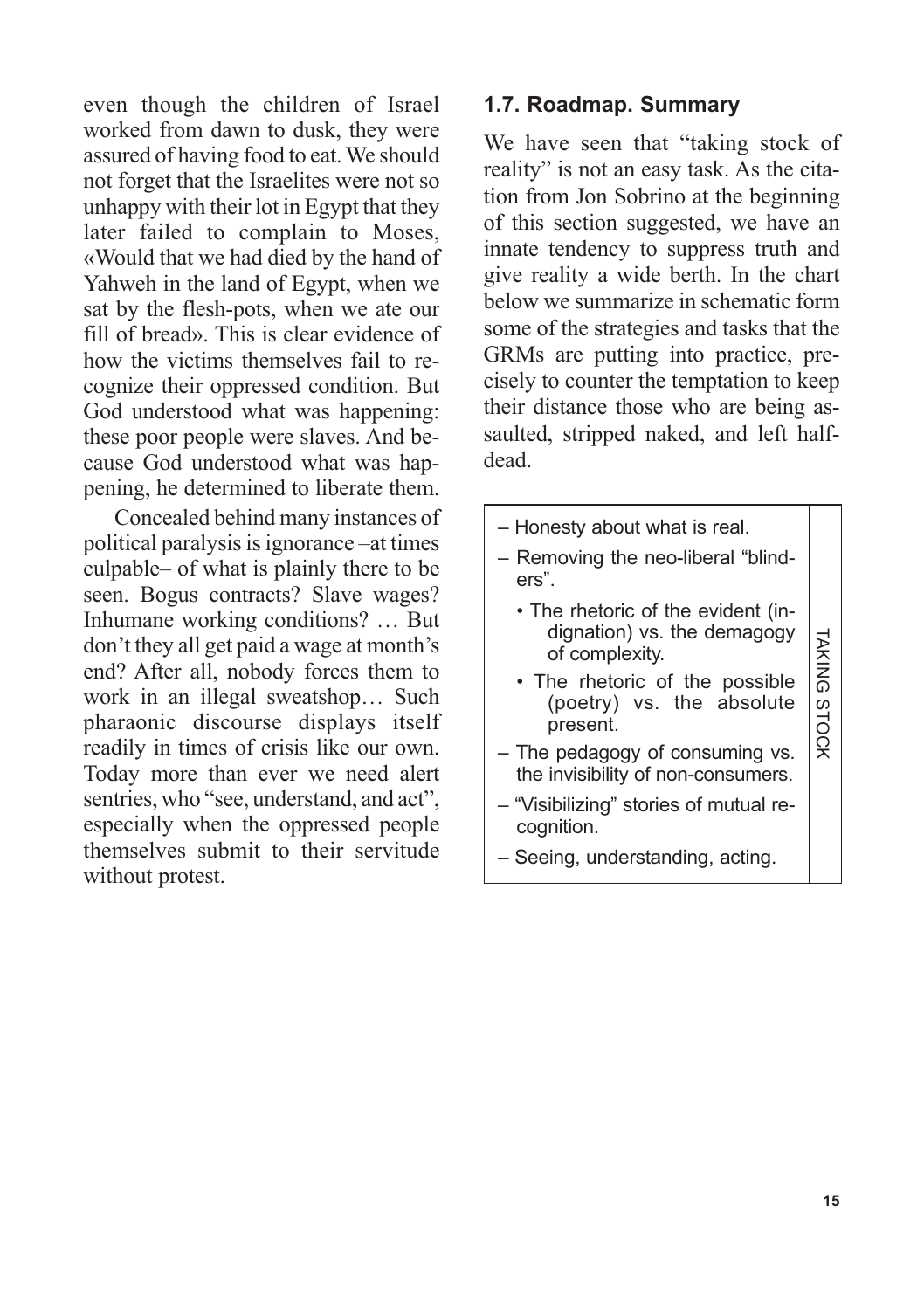On July 31<sup>th</sup>, in the summer of 2006, all the mass media gave prominent coverage to a hundred or so bathers who had come to the assistance of 88 sub-Saharan Africans who landed at La Tejita beach on the island of Tenerife. Even though surprised by the sudden appearance of the illegal immigrants, the tourists helped them get off their boat, sat them down in the sand, gave them towels and dry clothing, and fed them with their own food. When reporters asked the inventive Samaritans why they had responded so, they could only offer an instinctive reaction: «How could we not help them? What else could we have done?» And the plain fact is that, except for cases of pathology, human beings respond to the suffering of others with compassion.

#### **2.1. What else could we have done?**

When we finally take full stock of reality, when no blinders are preventing us from seeing the suffering of others, then our immediate reaction is one of mercy.<sup>25</sup>

Samaritan mercy cannot be reduced to a simple feeling of empathy; it also includes action taken to alleviate the suffering of others, and it involves the risk of sharing in the others' fate. In little more than a line of text, Luke the evangelist combines a multitude of actions: the Samaritan feels compassion, draws close, bandages the wounded man, mounts him on his own beast, transports him to the inn, and cares for him.

Feeling compassion, drawing close, bandaging, mounting, transporting, caring… of such deeds is woven the fabric of action which defines Samaritan assistance and which distinguishes it from purely rhetorical proposals, from "assistentialist" models, and from disembodied structural aids. These verbs represent for the GRMs their greatest challenges, and also some of their great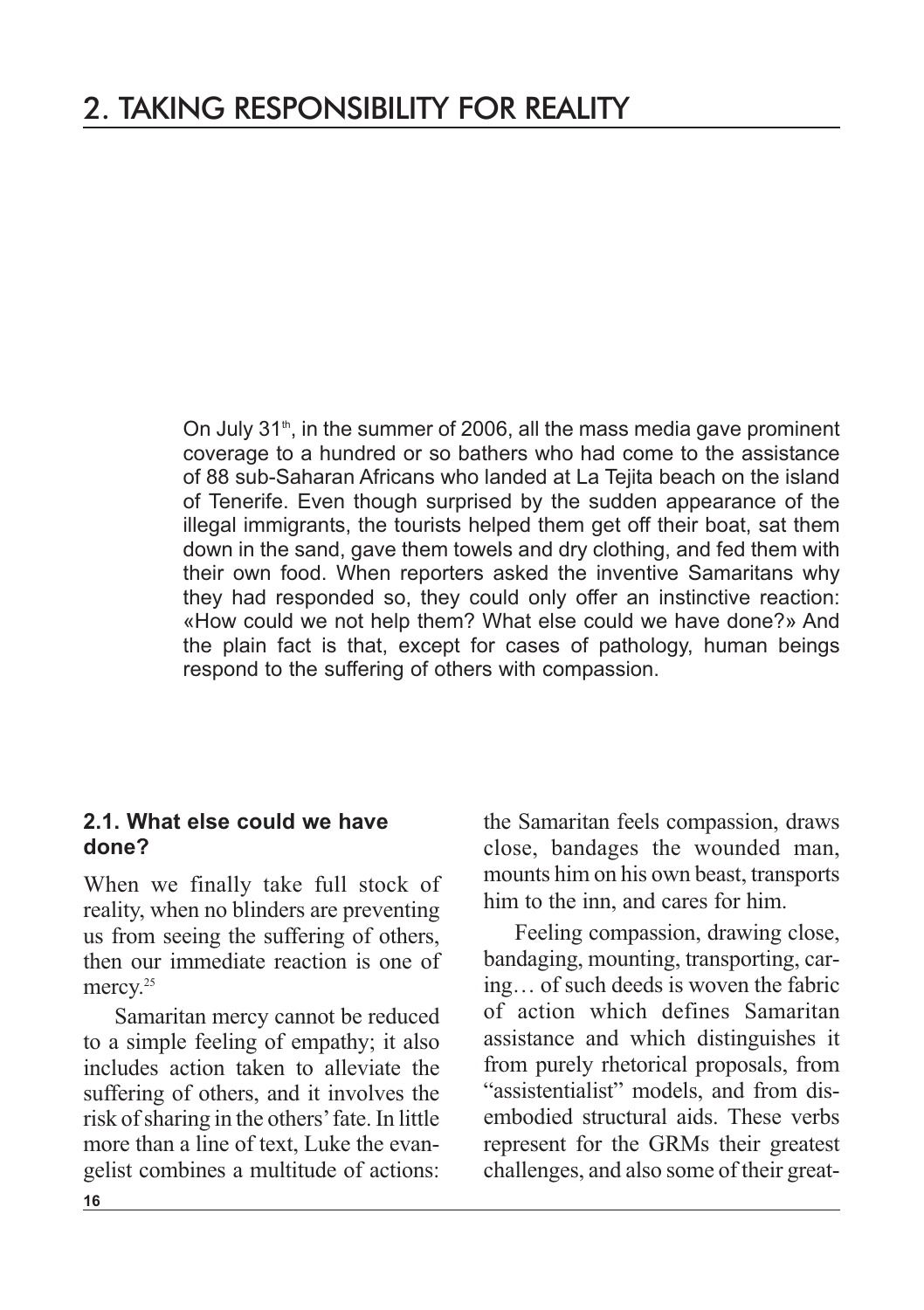est difficulties, in their mission of giving credibility to their striving for another possible world, from the side of the victims.

# **2.2. Feeling compassion**

At the sight of the man half-dead, the Samaritan feels compassion. The Greek term (*esplanchnisthē*) chosen by Luke to expressthe Samaritan's distress at the sight of suffering means "to embrace viscerally", from one's own entrails, the feelings or the situation of the other.

We should not confusion compassion with pity. <sup>26</sup> Compassion shares in the suffering of the other: it "suffers with" [*com-patior* in Latin]. Pity participates in the distress of compassion, but from the existential distance of one who know himself to be far removed from the situation of the suffering person.

Compassion breaks down any asymmetries that may exist in the relation between helper and helped. Both those who feel compassion and those for whom compassion is felt know themselves to be equally vulnerable. Compassion expects reciprocity: «Today for me, tomorrow for you». The person who feels pity never expects to be in the situation of the one who is pitied; the relationship is asymmetrical. The person to be helped is beaten, stripped, and left half-dead –he is purely in need. Pity helps others out of a sense of pure gift; it gives freely what the other needs. Such asymmetry give evidence of structural inequality, which can be eased only by alms, and alms can be a means for helping, but always in one direction.

Neo-liberal society is rich in pity and poor in compassion; it is moved to collect donations during great humanitarian crises; it is very effective in organizing solidarity bake sales and tele-marathons and in sending its professionals to the scene of the latest tragedy.

We don't want to indulge in cynical or demagogic criticism. There are certainly situations which require immediate, concrete aid, and collecting donations for them is an imperative duty. What the GRMs censure is the short-sighted, numbing aspect of pity. Compassion, properly understood, asks about the structural disorders that lie behind every calamity. In the face of the devastation produced by an earthquake, it is absurd to look for people to blame, but it is still necessary to ask why a 7.3 degree quake in Haiti (January 12<sup>th</sup>, 2010) killed 250,000 persons, while a few days later in Chile an earthquake 50 times stronger claimed "only" 711 victims. Why is it that with natural catastrophes the number of dead is usually inversely proportional to the per capita GNP? Or we could ask about the tragedy of infant mortality: why do more than six million children die every year as the result of completely preventable diseases such as malaria, diarrhea, and pneumonia? The GRMs place themselves at the side of the victims, and from there they interpret the internal drama of history in terms of injustice, inequality, and oppression.

Compassion can also be abused, such as when suffering is made into a television spectacle. With some exceptions, when TV networks pay attention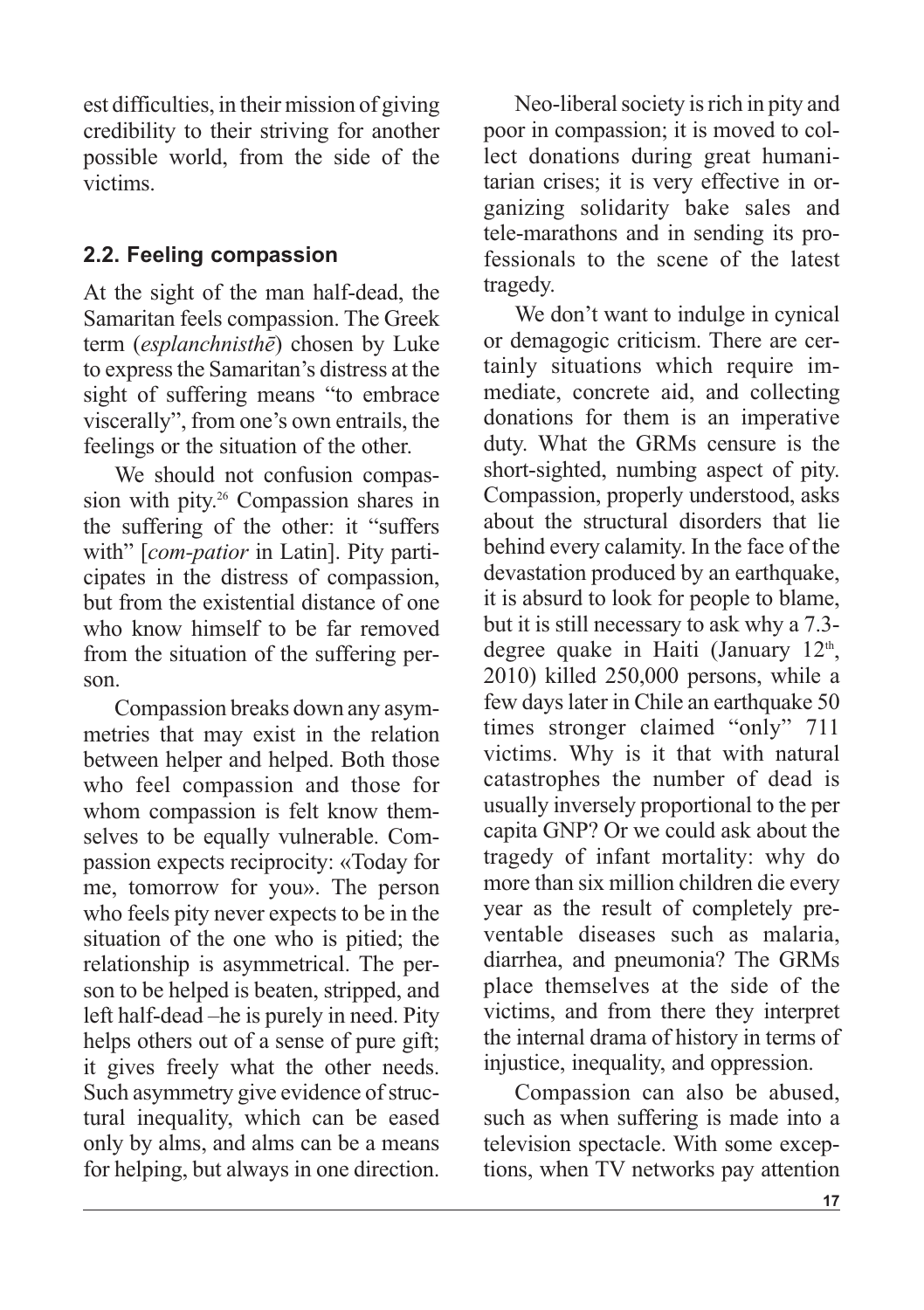to the fringes of society, they concentrate on the morbid aspects, the "freakish" personalities, or the facile tearjerking moments. They spend no time analyzing the structural causes which sustain marginalization. In our society of spectacle and sensation, other people's misfortunes entertain and amuse; only rarely to they makes us more conscious and sensitive. Luis Aranguren explains this phenomenon well:

«We have experienced years of solidarity converted into media spectacle that favors the interests of the large TV networks and the companies which sign up for this new business at the last minute. Natural tragedies especially have been a rich source for promoting an easy-chair type of participation in solidarity; such participation takes little effort, and what is worse, it promotes a culture of self-satisfaction: "How nice it is that I can show solidarity without affecting my own wellbeing and quality of life".

This is the style of convocation of the great causes that move people to compassion without reflection, to generosity without confronting the relations between North and South, to tears for those who are at the bottom, far removed from my comfortable existence  $v^{27}$ 

Making a spectacle of suffering neutralizes it and conceals it behind the sanitary protection of a screen. Furthermore, it raises society's threshold of sensitivity to pain, so that "ever greater doses of tragedy" are required to move us to real feeling. The GRMs should strive to prevent our society's "levels of compassion" from falling to inhuman depths.What «Richter degree of misfortune» is necessary to provoke a spiritual earthquake within us?

# **2.3. Drawing close**

Catching sight of the man half-dead, the priest and the Levite keep their distance; the Samaritan draws close. These two divergent itineraries will determine not only the fate of the victim, but also that of the travelers. The first two, by refusing to help, reveal their inhumanity in the interest of keeping themselves pure. The Samaritan is an example of humanity, even at the risk of become impure.

If we listen to the parable with the ears of a law-observant Jew, then the priest and the Levite did what they should have done, keeping their distance in order to avoid impurity, while the Samaritan did what was to be expected of the sinner that he was: he made himself impure. We should not forget that in the context and the time of the parable, the Samaritan was considered the prototype of apostasy and treason. 28

At the beginning of this section, I envisaged that certain Samaritan actions would cause problems for not a few of the people working with the GRMs, and this is one of such problem: drawing close to the point of becoming impure. There are many associations, NGOs, and collectives of global resistance that dedicate themselves to curing wounds and applying bandages; far fewer are those that are willing to risk "their good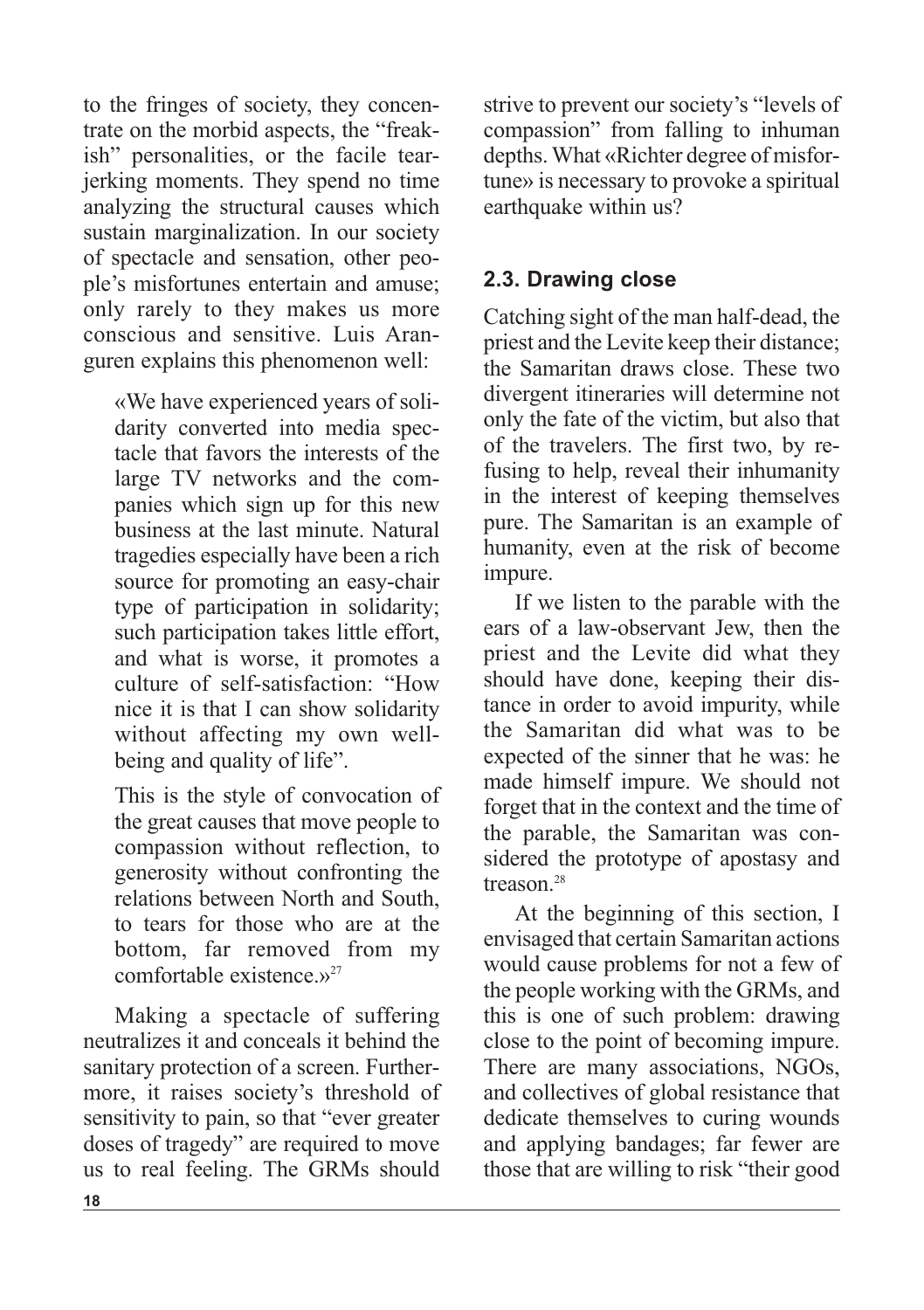name" in order to help out the pariahs of our world.

The Samaritan roadmap involves "getting dirty"; it requires taking the side of the least and the last, risking the loss of grant money, and possibly having your name listed in the records of the security forces. Most certainly, it involves becoming impure in the eyes of the official state "religion".

Many GRMs run the risk of drawing close to those who are suffering and taking sides against the bandits, the priests, and the Levites. There are many persons who become incriminated and blacklisted for getting involved in causes which have "bad press". As we saw above, we live in an epoch in which acts as innocent as hospitality can become criminal. We live in times in which we have to decide between "keeping our distance" and "drawing close" –and so complicating our lives.

# *2.3.1. From wounded healer to wounded healer*

Drawing close, to the point of becoming impure, involves a profound grasp of the "symmetrical" relations of compassion, as we saw in the previous epigraph. The helper, by making himself impure, realizes that he is of the same clay as the person helped and is thus able to establish a relation of wounded healer to wounded healer. It is an egalitarian relationship, which allows the wounded person to emerge strengthened in his dignity. Multitudinous are the well-intentioned aid programs that set up their field hospitals on top of the dignity of the victims!

There are too many actions aimed at solving other people's needs, but there are very few which take the rich potentialities of the other people into account. Drawing close to others solely on the basis of their needs dehumanizes those giving aid and dishonors those receiving it.

# *2.3.2. Hospitality versus colonization*

In this world we can travel in just two directions, against others or toward them:

«As diverse asthe offers ofthe travel agencies may seem to us, and as varied and colorful as the maps they show us may be, in this world we can travel in two directions: either against others or toward them.

[...] Traveling toward others or against them *is a decision* on which depends not only the life of thousands of Africans, Asians, and Latin Americans, but also our own dignity as civilized human beings, which means to say, the very survival of the planet: its roses, its birds, its laws, and its people. $v^{29}$ 

We can draw close to reality in two diametrically opposed ways; we can try to transform it in one of two manners: either as a colonizer or as a guest. Colonizers export their conception and their way of life wherever they go. Convinced that their model is the ideal for everybody, they try to drag others toward themselves. Never will they entertain suggestions that they moderate their levels of consuming and of wealth. By contrast, guests dialogue with the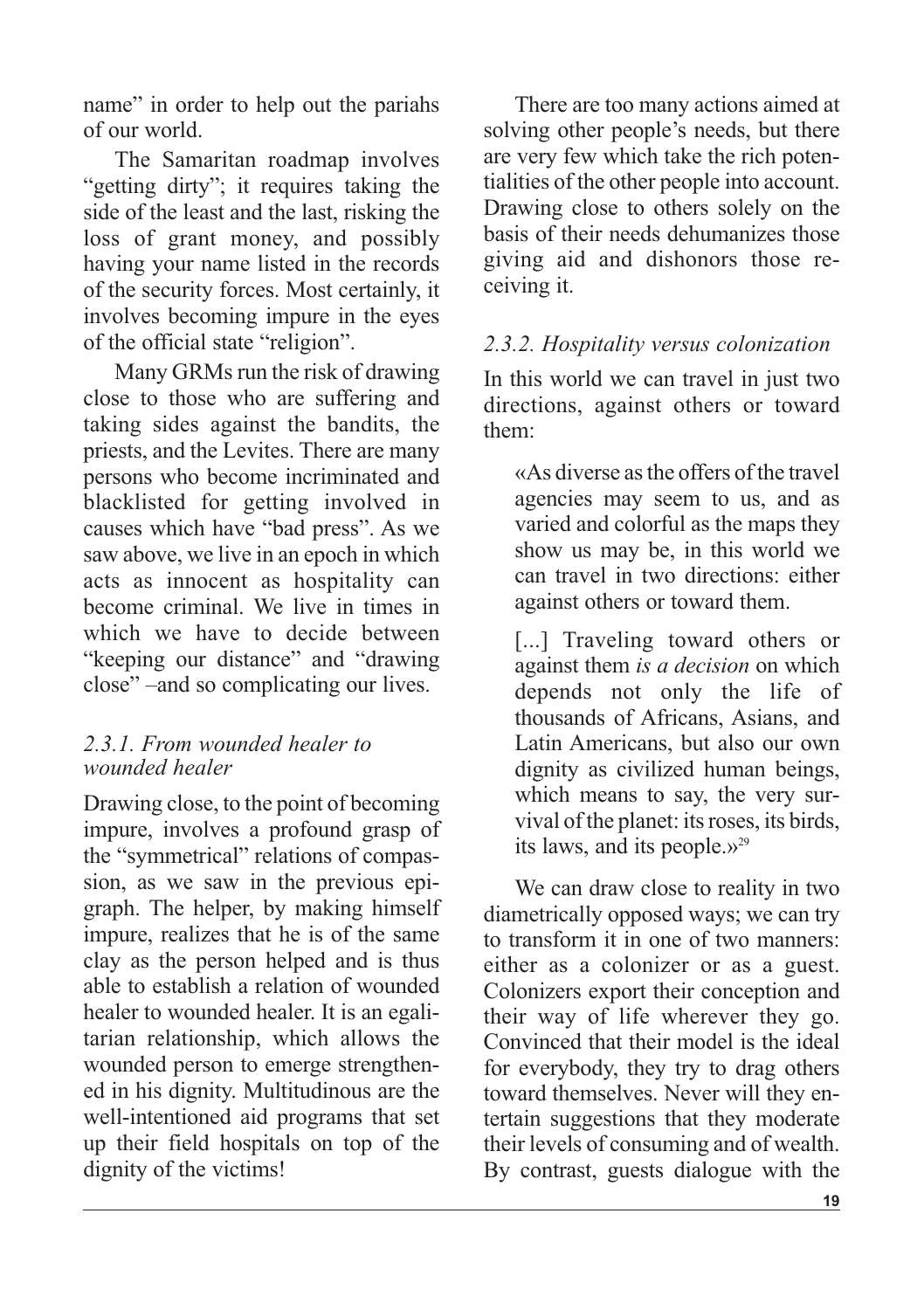culture of which they are a part; they value other people's ways of understanding life, and they refuse to absolutize their own model of progress.

There are NGOs working in development which function with the colonizing model; they help people out, but like snails, they carry their northern paraphernalia with them wherever they go. GRMs need to opt rather for the guest model if they want to avoid promoting false social transformations. The other possible world , from the side of the victims, cannot consist in universalizing the western neo-liberal model. The other possible world does not come about by having the "developing" countries climb aboard a train driven by the engine of economic progress, a progress conceived so narrowly that the supreme model becomes mindless consumption by the masses.

Good guests know how to keep silence; they adapt their customs to the uses of the hosts; they value and are grateful for what other people have to offer them. And grounded in the fundamental norms of hospitality, they travel together toward a common horizon.

# **2.4. Bandaging**

The Samaritan cures the wounded man, using the techniques of his time: he applies oil and wine to the wounds and bandages them. The oil and the wine were well-known remedies. Oil served to cure, wine to disinfect. We are witnessing the culmination of the "helping moment" of the Samaritan roadmap.

We would do well to rid ourselves. once and for all, of the false arguments which put aid and promotion in opposition. We all know the hackneyed tale of the fisherman and the fishing rod, which usually concludes with the moral that it is better to teach people to fish than just to give them fish, but we need to add to that tale a footnote: there are times for giving people fish and other times for teaching them to fish. We should also observe that it is quite as unjust to try to teach people to fish in a situation in which every morsel of food is a matter of life or death, as it is to donate fish to people who through neglect or idleness refuse to use their fishing rods.

The opposite of dependencyproducing neo-liberalism, which gives people fish without being concerned about teaching them to fish, is the political demagogy of some GRMs, which questions every act of aid no matter what the circumstances. Meanwhile the same organizations plan longterm strategic actions which do nothing to alleviate the immediate concrete suffering of people. The Samaritan roadmap teaches us to respect the different moments and to weigh the balance between "giving aid" and "changing structures".

## **2.5. Putting the wounded one on our own mount**

Some exegetes make us aware of the profound symbolic value which is hidden behind the Samaritan's simple act of putting the man on his own mount. According to K. E. Bailey, the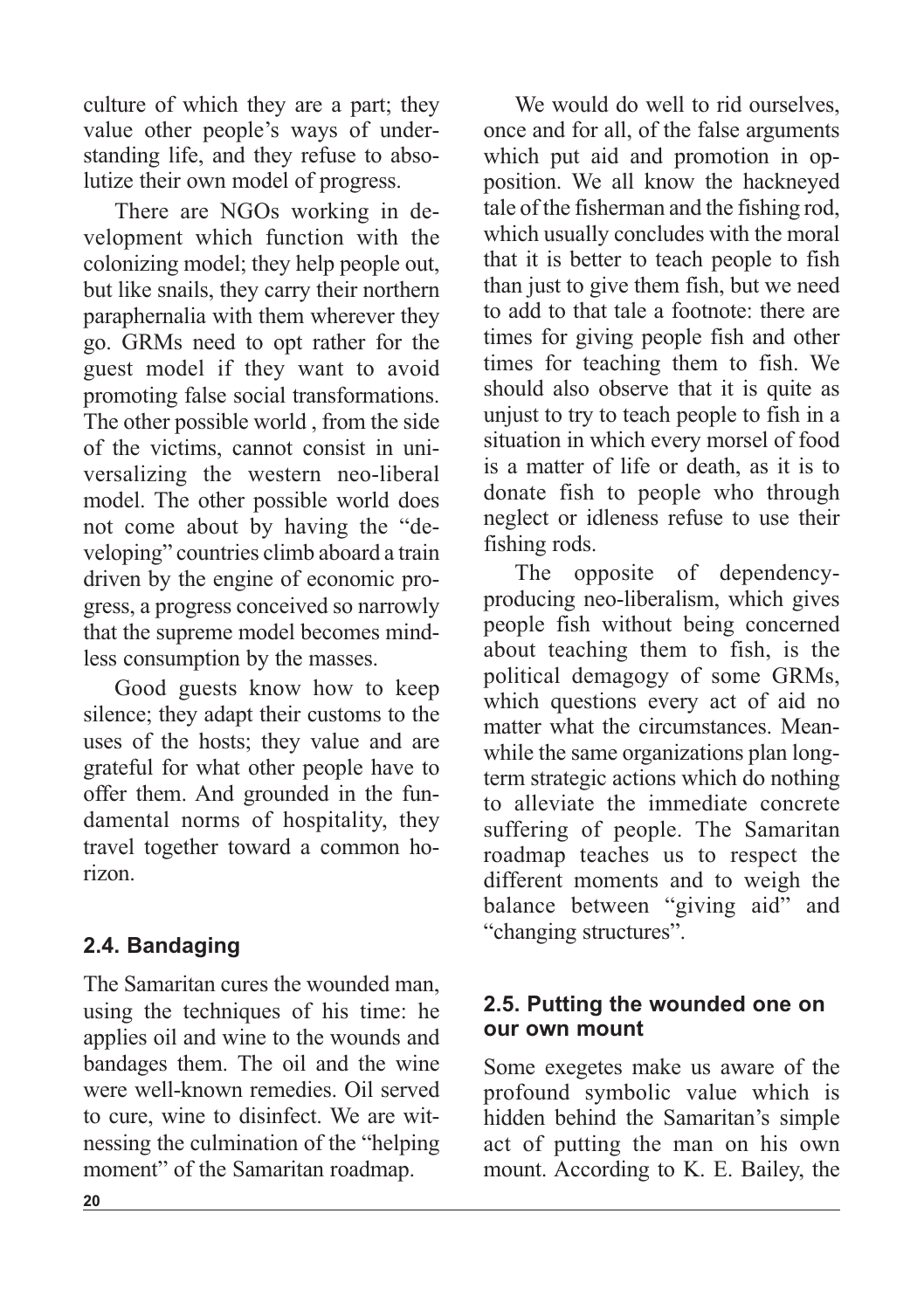Samaritan leads the animal to the inn, just as a servant would lead his master. Even today in the oriental world, the distinction between the mounted person and the one leading the animal is very pronounced. 30

Striving to make another world possible, from the side of the victims, means placing ourselves at their service. getting off our mount, and assuming a humble role in the midst of them. The victims are the ones who should be determining our ways of life, our ways of consuming, our politics. To that end, we have to begin to hear what they are saying and thinking: what are their hopes? why do they struggle? what are they keeping quiet? what do they fear?

It is not easy to hear the voices of the victims. Most of the time we submerge them with romantic, tranquilizing discourses which make poverty out to be an idyllic place of spontaneous solidarity. At other times our deafness to the voices of the excluded ones is dictated by a neo-liberal ideology which, as we have seen, renders the reality of exclusion invisible and muffles the protests of the impoverished.

The GRMs which have taken seriously the mission of *making another world possible, from the side of the victims,* are ready to enter into their logic and to share in their fate. This commitment involves a path of selfexclusion that not all GRMs can or want to travel. When armed conflicts rage and embassies advise tourists and aid workers to leave a country, there always arise a few exceptional beings, who decide to stay in order to share the destiny of the poor, no matter what it may be. Many GRMs have been remiss with regards to generous actions like *showing compassion, drawing close,* and *binding up*, but fewer still are the movements and persons that reach the final action of the Samaritan path: *sharing one's mount*.

# **2.6. Roadmap. Summary**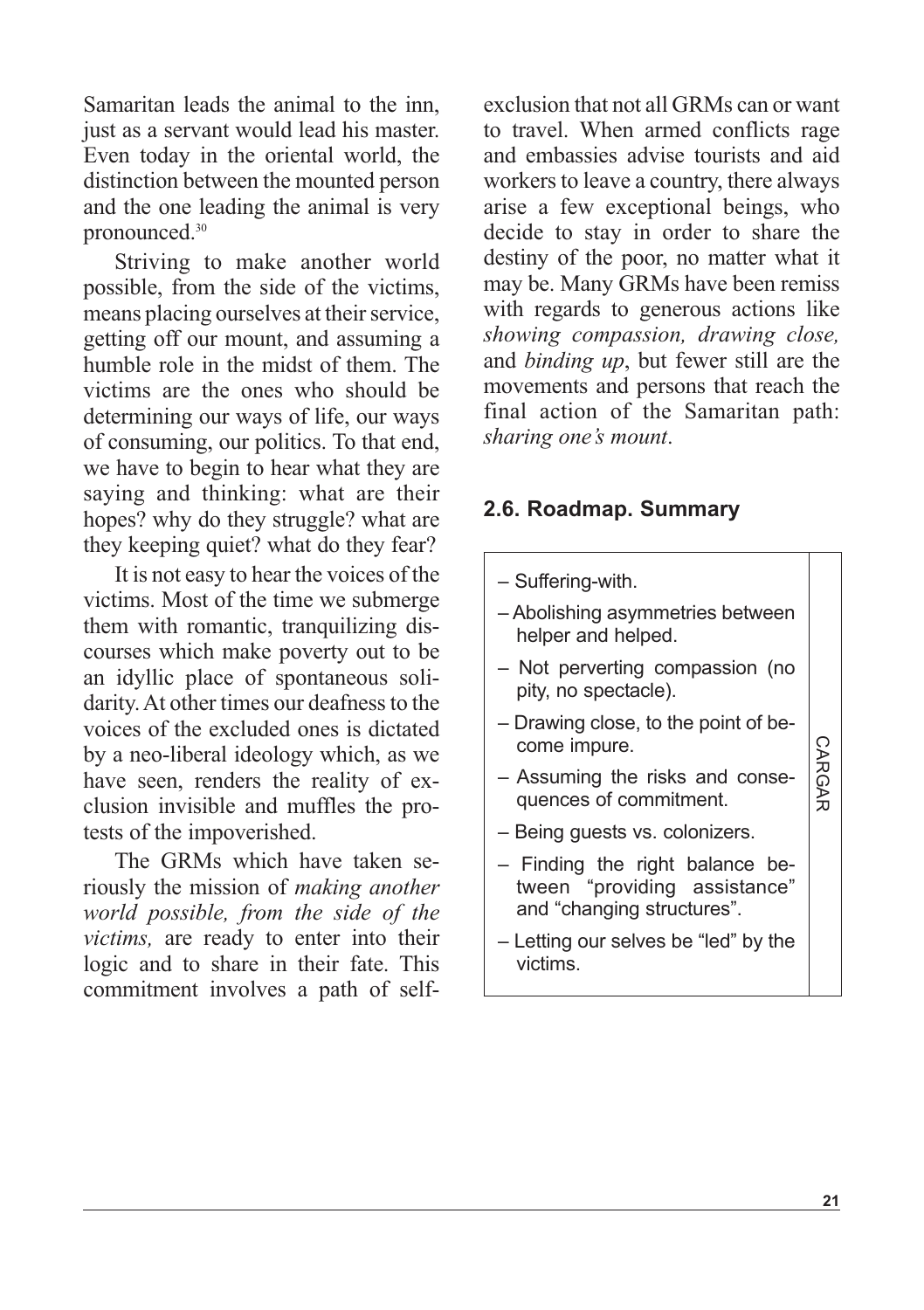The parable ends with the Samaritan paying the innkeeper to take care of the wounded man, which is the culmination of his "integral" care of the victim: the bandits had robbed the man, and now the Samaritan is paying for him; they had left him half-dead, and now the Samaritan cares for him and has him cared for; everyone else had kept their distance, but now the Samaritan promises to return. 31

## **3.1. The political and structural moment**

After the moment of "assistance", discussed in the earlier part, we wish to enter now into structural or political concerns. To put it more graphically, we want to move from the urgent matter of binding up wounds to the imperative need to build hospitals and seek financing for their running. Of course, since we are dealing with GRMs, we should not assume that their alternative ways of creating another possible world will culminate in some magnificent "hospitalinn", managed by a foundation. Rather than build a huge medical center, the GRMs would do better to promote the creation of a network of local, mutually connected walk-in clinics, which use native alternative medicine like oil and wine to cure people's ailments.

Except for particular instances, like the green parties, the GRMs do not ambition to seek power in the political domain. Of course, they want to have some influence in "the public realm", but they want to do so on the basis of their own concerns. Older models like the trade unions, which bring together the collective demands of workingclass people under the union banner, are giving way to the heterogeneousfusions found in some GRMs, where individuals from different social classes have similar goals and interests and so unite together. Moreover, in contrast to the exclusive militancy of former times, nowadays a single person can belong –and in fact does belong– to a variety of GRMs. Such multiply-affiliated persons do many things: they may invest their savings in ethical bank funds, or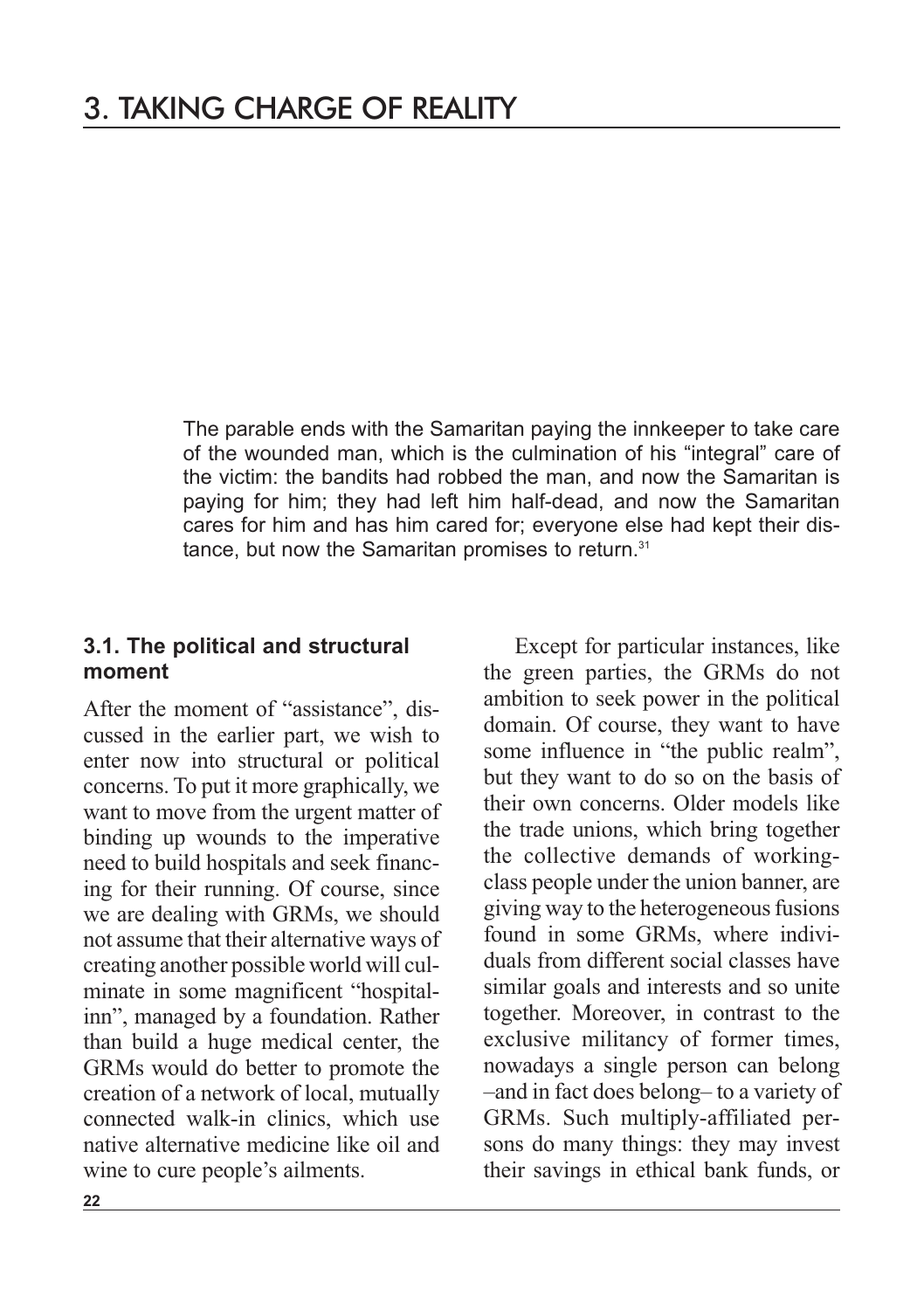participate as activists in writing letters for the liberation of political prisoners, or pay dues to an association that fights for the preservation of marine biodiversity, or take part in a demonstration against the prison at Guantanamo, or work as volunteers in shelters for homeless persons. Such "domestic" types of social militancy do not necessarily translate into affiliation to traditional political parties. As Chaime Marcuell states quite forcefully, «our primary public space is not just the mendacious political arena of the professionals who currently make up the party-ocracy; it is space created for us by the mass media, the social networks of participation, and our own shopping cart»<sup>32</sup>.

In the  $21<sup>st</sup>$  century, the great utopia of another possible world will be formed by weaving together millions of "small" utopias which are already underway. Our "networking society"<sup>33</sup> is the new planetary subject of the alternative world. «Many small people, in small places, doing small things, can change the world» (Eduardo Galeano).

In what follows we will examine some of the "already possible inns" where the GRMs are already responding to the need to create a world that is just and decent for everybody.

# **3.2. Other ways of life are possible**

"Univocal thought" produces a "univocal" lifestyle, devoid of variety and ambiguity. As we've seen already, the capitalist myth of unlimited progress promotes models of development and ways of life that are based on consumption. Forthe creation of another possible world, it is not enough merely to question the neoliberal model; we also need "domestic" alternatives which, like termites, gnaw away at the wall of a welfare state that really benefits only "a select few". Those who seek to reduce the GRMs to the ranks of the antisystem enthusiasts are mistaken. The GRMs are not just "anti", they are also "pro". They don't just protest, they also propose. The GRMs demand that the state provide people with at least the minimal universalizable essentials of justice, even as they propose viable options for lives that are "felicitating", that is, productive of happiness. (The philosopher Adela Cortina created the word *felicitante* to refer to life-giving projects that generate happiness.)

Capitalist "happiness" depends on economic success; everything else –work, family life, leisure, personal growth– are subordinated to that end.As an alternative to this purely economic ideal, the GRMs present other models of "happiness-producing" lives. Development of personal talents, care of family, and enjoyment of free time are some of the large stones with which the GRMs fill the vessel of existence. After the stones are in place, the spaces between them can then to be filled with the sand of labor, monetary expectations, professional careers, and formative courses. Those working in the GRMs are people who have decided to sit quietly and enjoy themselves, like the man in the story of Anthony de Mello:

«The rich industrialist from the North was horrified when he saw a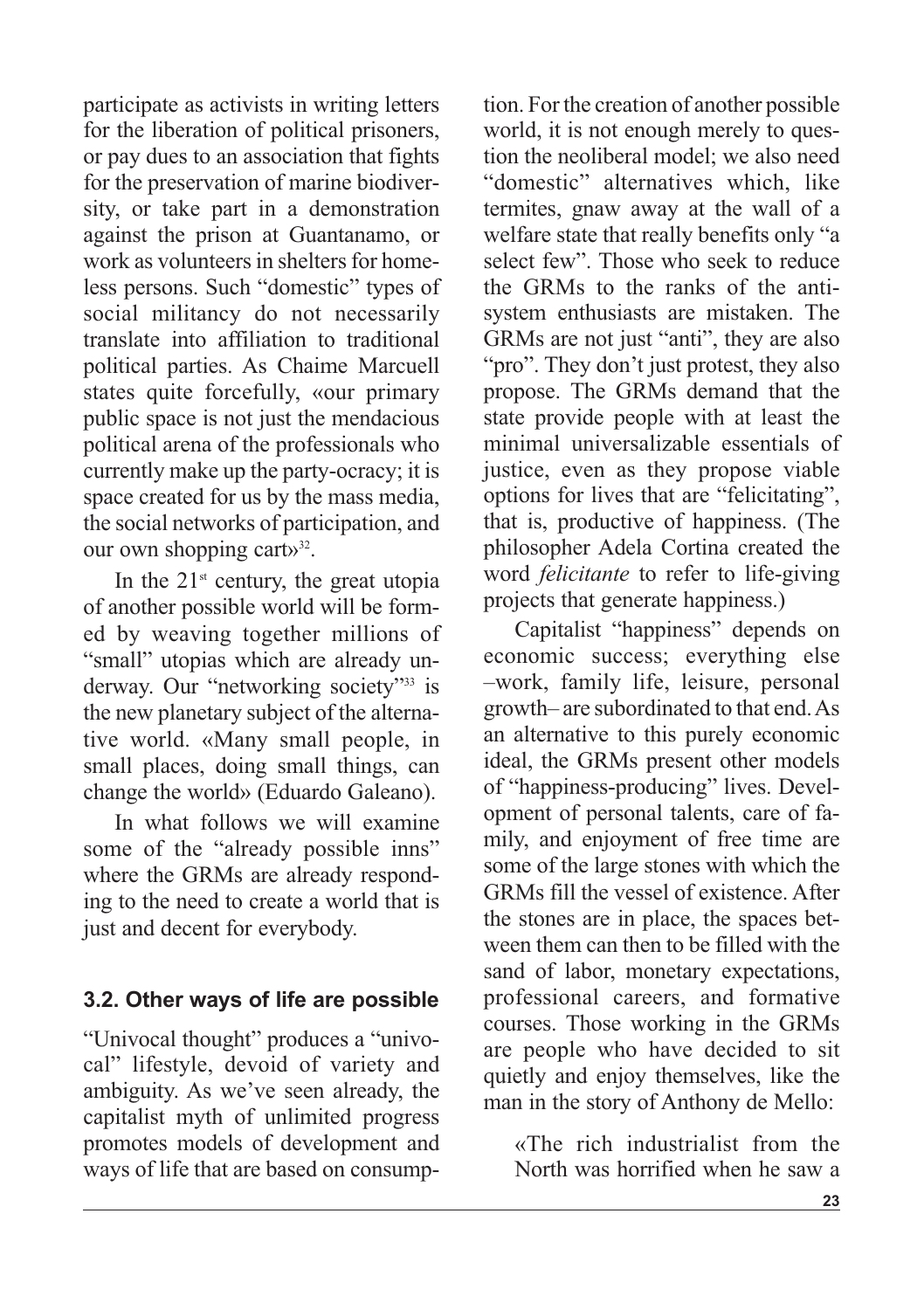fisherman from the South leaning peacefully against his boat, smoking a pipe.

–Why haven't you gone out to fish? –the industrialist asked him.

–Because I've fished enough today –the man answered.

–And why don't you fish for more than you need? –the industrialist insisted.

–And why should I do that? –the fisherman asked in turn.

–You'd earn more money –was the reply.

–That way you could get a motor for your boat. Then you could go to deeper waters and get bigger Catches. Then you'd earn enough to buy some nylon nets, which would help you to catch even more fish and earn more money. Soon you'd have enough to own two boats… and maybe even a fleet of boats. Then you would be rich, like me.

–And what would I do then? –asked the fisherman.

–Well, you could take it easy and enjoy life –answered the industrialist.

–And what do you think I'm doing at this very moment? –asked the fisherman, quite satisfied with his lot in life. $v^{34}$ 

The "slow" movement <sup>35</sup> practiced by some GRMs proposes a pace of life which is the very opposite of stressinducing exertion oriented toward economic success. Heading up this movement is the Society for the Deceleration of Time, which proposes to extend "slowness" to many spheres of activity, such as meals, labor, and leisure. Instead of doing everything more quickly, people discover that infusing slowness into their lives makes everything –meals, relationships, work, learning, leisure– more pleasant and meaningful.

We also find in different GRMs alternative ways of life that stress austerity and solidarity. For example, some religious congregations orient their communities toward "felicitating" lifestyles, even as they seek to interweave their lives and their labors with the demands made by the GRMs for the creation of an alternative world order. We're unable in this short essay to undertake an evaluation of the efforts of these religious bodies within the believing community, but if they do not wish to be relegated to the ranks of those who are thought to be fleeing from society, then they must make a greater effort to help society understand the meaning of what they are doing.Toward this end, they must create communities which are truly countercultural and are recognized as such by their modest lifestyle, their warm hospitality, and their readiness to share with people in need. 36

# **3.3. Other information is possible**

The imposing technological advances of recent times allow for a fluidity of communication which places us in a new cultural paradigm. The fourth power, formerly in the hands of a few oligarchic corporations, has now been democratized. In order to know what's hap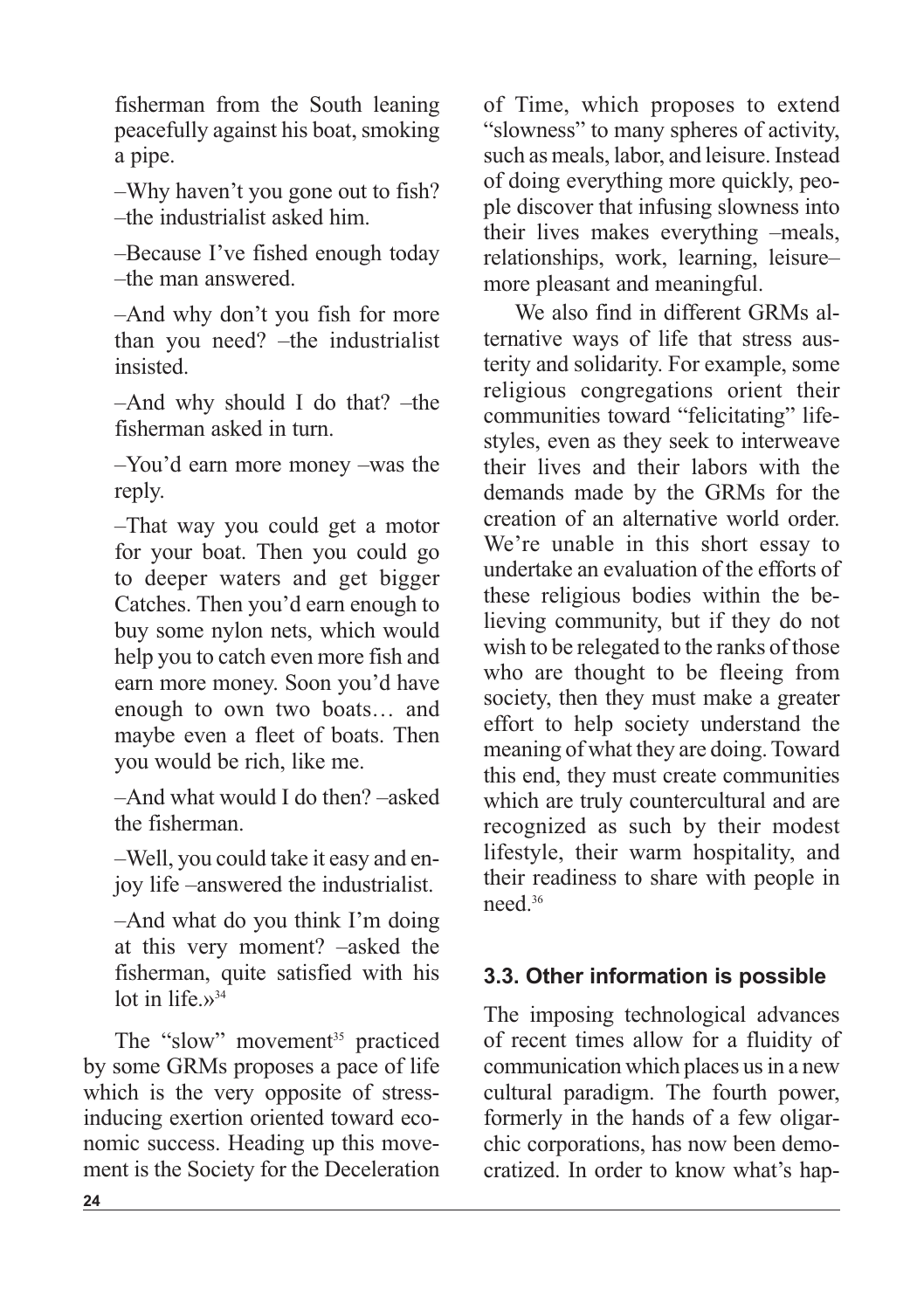pening in the world, the GRMs are no longer limited to the news and commentaries presented by the traditional mass media; now they also have access to an unlimited network of citizen reporters and analysts. The citizenry ceases to be a merely passive consumer of official visions and discourses and becomes instead a generator of information and opinion. Previously only the giant media corporations had the economic ability to maintain "special correspondents" in all corners of the planet; today, with just a click of the mouse, "internauts" have access to the opinion of ordinary citizens right on the scene, people who are ready to tell us about how the last car-bomb destroyed their house in Kabul or how the vast profits produced by the World Cup matches in South Africa have done nothing to transform the misery of the refugees living in the nearby city of Musina. As regards reporting and analysis of reality, the traditional mass media have lost their predominant position. Now, over against the "official" reports and interpretations, the GRMs are producing their own symbolic constructions.

This "other possible" information is by no means a negligible source of power. The legendary convocation of March  $13<sup>th</sup>$ , 2004, was clear proof of the power of a networked society. On that date, one day before general elections in Spain putJosé Luis Rodríguez Zapatero in power, thousands of citizens came together in a day of reflection, and they manifested their indignation in front of the Popular Party headquarters on Genoa Street. It was an extraordinary act of civil disobedience, coordinated through text messages, e-mails, and social networks.

They should stop their conspiracies. The March  $13<sup>th</sup>$  demonstration was the responsibility of all of us who encouraged, convoked, and supported civil disobedience during the day-long session of electoral reflection. Let nobody be deceived. We have no desire to become arrogant protagonists. Those of us writing this book did the same as many other citizens have done: during the last four years, a whole legislative term, we protested against unjust decrees, "educational" reforms, and lies as thick as the fuel leaked from the tanker *Prestige* or the blood spilled to keep control of Iraqi oil. Our computers and mobile phones became networked; they were on-line. In that way we could organize, almost without realizing it, networks of confidence in which we carried on debates, quite apart from and often against the parties and the conventional media. In the most recent demonstrations against the war, we undertook to convoke ourselves, without waiting for others to do so in our name, without requesting permissions or agreeing on protest routes. And on March 13<sup>th</sup>, thinking that we would be alone, we discovered once again that we were a great multitude. That multitude exceeded all of us, in number, in power, in disobedience.<sup>37</sup>

In addition to the discourses associated with concrete actions like the ones we just described, we must mention the various convocations of the World Social Forum which in the last decade have been bringing together GRMs to meet in different countries (Brazil, India, Venezuela, Kenya, Mexi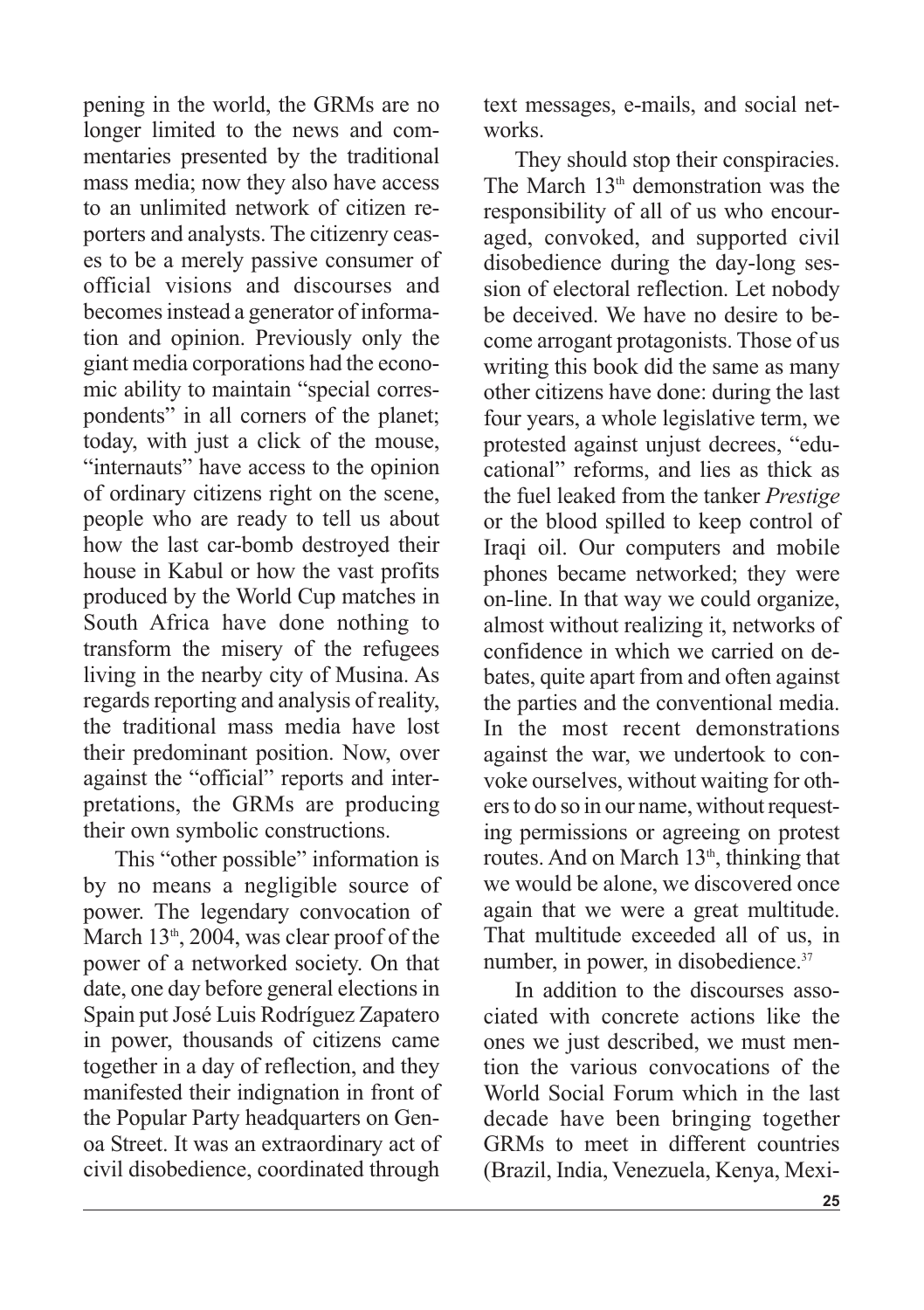co). These Forums have provided the people's organizations a space for encounter, reflection, exchange, and making demands; they have above all contributed to the creation of symbolic alternatives for another possible world.

# **3.4. Another way of consuming is possible**

The multinational Nestlé should be worried. Greenpeace has begun a campaign against its *Kit Kat* candy snack. 38 According to the ecological movement, that product and others produced by Nestlé use palm oil provided by the Sinar Mas group, «a company that continues to expand its palm oil plantations after cutting down vast tropical jungles and burning extensive stretches of peat bog». The ecologists also claim that the activities of Sinar Mas create grave social problems, accelerate detrimental change, and destroy the habitat of the already threatened orangutan populations. The debate has been engaged, the sales of *Kit Kat* have plummeted, and the Nestlé directors are planning their counter-strategy. The GRMs are fully conscious of the power that resides with the consumer, and as in this case, they know how to use it to exercise influence on the companies. This is a power exercised by the GRMsin order to transform society and not just to respond to people's immediate needs. Behind the boycott against Nestlé are "serious social problems" such as the "destruction of the habitat of the orangutans".As we have been insisting all along, these ethical horizons of social responsibility and environmental protection are the ones which define the type of consuming defended by the GRMs.

The GRMs are not satisfied with simple proposals of sustainable consuming, for these frequently do little more than reproduce and aggravate social inequalities. Nor do the GRMs fall into the trap of reducing citizen participation to simple acts of consuming. Citizens make their purchases, but they are also concerned about deforestation in Amazonia, the number of school dropouts in their own nation, and the lack of sports facilities in their neighborhood. The alternative ways of consuming proposed by the GRMs are an extension of the "cutback" model that many of their collectives have already put into practice. <sup>39</sup> It is not enough just to moderate consumption; we have to reduce it.

«Living with less is a physical requirement that will be imposed on us by limited material resources. Living well with less, and in conditions of justice and equality, is a path which must be pointed out as desirable; it must be made to appeal to large numbers of people, who will then be able to resist, make demands, and press for change. This new vision will allow for the establishment of alternatives, the recovery of what is of value, and the exploration of new paths which allow people to live in social harmony and to relate peacefully with the planet. Many persons on every continent are already doing it. $v^{40}$ 

We need to challenge the false neoliberal myth which divinizes consuming as the magical solution to social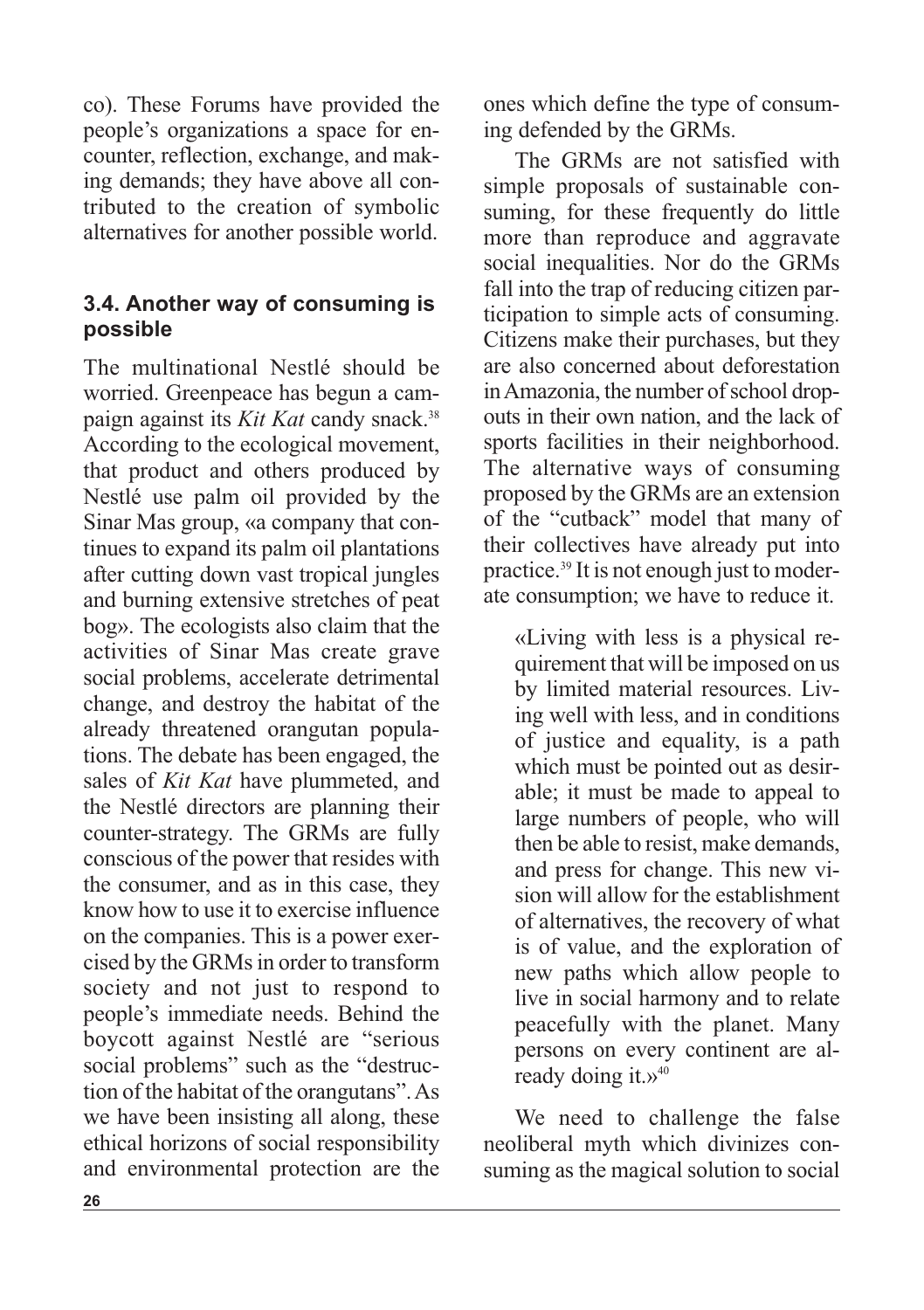problems. I write these lines in the context of the greatest financial crisis we have suffered since the Great Depression of 1929: many countries are heavily indebted, the welfare state is collapsing, and 20% of the Spanish population is unemployed. In the face of this desolate panorama, the absurd advice of politicians of every ilk is this: «We need to consume more and more so that the economy doesn't become paralyzed». I have not heard a single world leader talk about moderation, austerity, saving, or doing without. If the "administrators" of the world refuse to say it, then let us say it and practice it ourselves: we have to consume less, much less. We have to promote a universalizable kind of consuming, that is, one which allows everybody in the world to consume in like manner. It is a question of living more simply, so that others can simply live. We believe that, as John Stuart Mill wrote in 1848, «the best situation for human nature is the one in which, while nobody is poor, neither does anyone desire to be richer $\nu$ <sup>41</sup>.

Along with the consumer power that is part of global citizenship, the GRMs are generating within themselves "domestic" economic practices which, while not proposed as alternative structures to capitalism, nevertheless demonstrate with deeds the possibility and effectiveness of other kinds of economic relations.Accordingly, we find ecologically responsible consumer cooperatives, in which groups of citizens have direct contact with agro-ecological farmers whose products are high in quality, reasonably priced, and free of chemicals and pesticides (or of hormones and cruel treatment in the case of animals). <sup>42</sup> Although less established than just trade and consumer cooperatives, there also exist "bartering" arrangements, where the participants exchange goods and services (mainly the latter) without the mediation of cash. Time banks and BookCrossing are two good examples of barter that we find flourishing in the  $21<sup>st</sup>$  century.

#### **3.5. Other ways of exchanging knowledge and culture are possible**

Would you like to learn to play the guitar? Do you need to know how to fix a faucet? Do you have some difficulty with a computer program?... By entering into the appropriate forum on the Internet, you will find millions of persons in all parts of the world who are ready to lend you a hand. They do so without charging anything, just for the pleasure of helping people and sharing their knowledge. These exchange relationships reveal the deep conviction of many folks that knowledge and culture are common possessions which should not be privatized. They are Fundamental Rights that need to be protected. The GRMs are vocal in their defense of the second and third generations of Human Rights, that is, not only political, but also economic, social, and cultural rights.

In the year 2000 the Bolivian government passed a law which placed the waters of the Tunari River under the management of a company called *Aguas del Tunari*, a subsidiary of the transnational corporations Bechtel, Edison,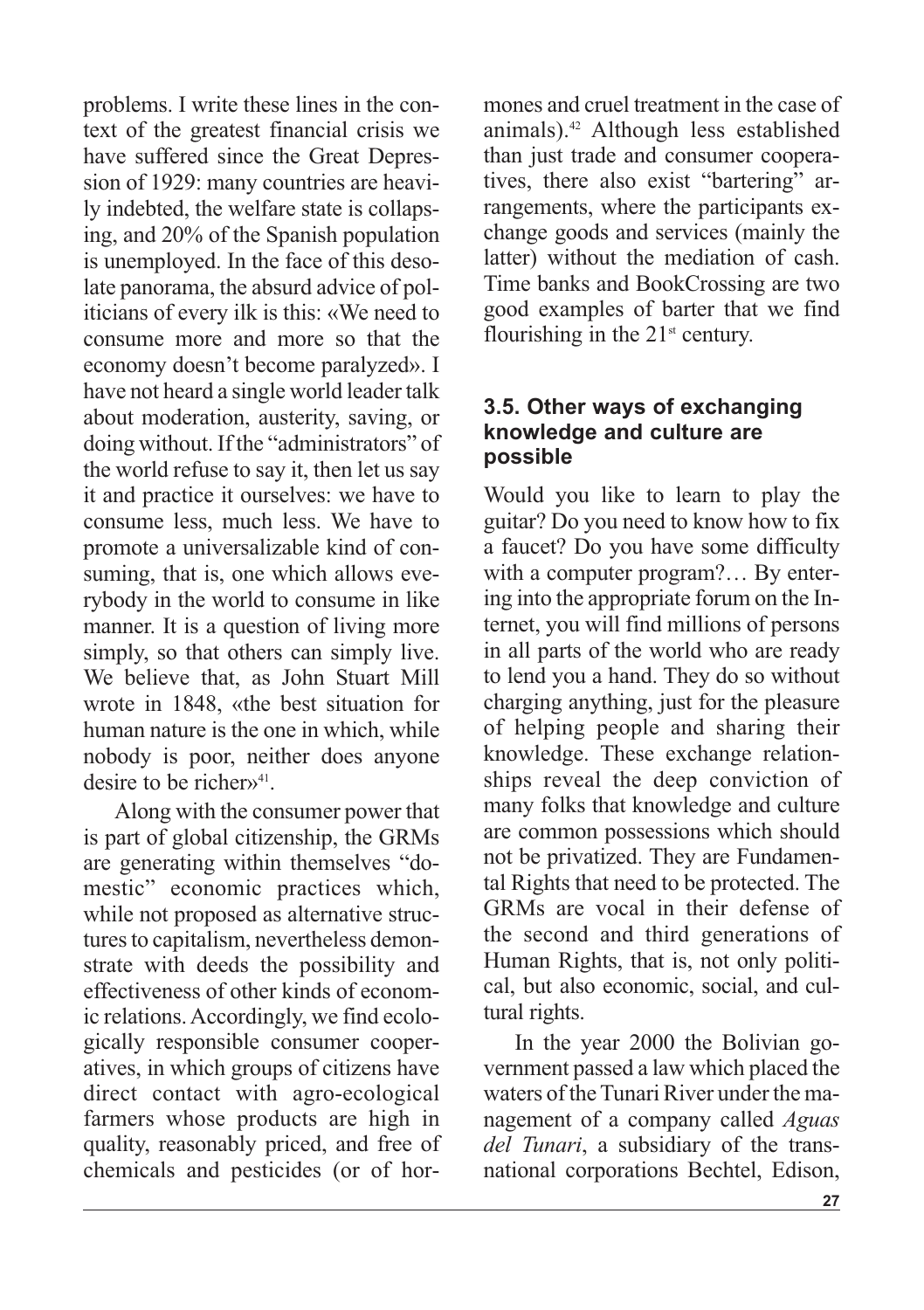and Abengoa. According to the provisions of the concession, the local population had to obtain a license simply to collect rainwater! For the GRMs, the privatization of cultural goods is a pretension that is quite as absurd and unjust asthis act of forbidding people to gather rainwater. There are certain types of human knowledge that must be removed from the logic of the market, because they form part of the common heritage of humankind and should be accessible to everybody without charge. That was the understanding of the Colombian pathologist Manuel Patarroyo when he donated to the World Health Organization the patent of his vaccine against malaria: «Knowledge should serve the welfare of all, not private interests». That is also the inspiration behind the movement which promotes the free use and distribution of computer software, and it is what motivates those intellectuals and artists who distribute their works under "copyleft" licenses. Such practices keep in check the pharmaceutical and cultural industries and all the other corporations which have sadly forgotten that health and culture should be the possessions of everybody, and not merely commodities that are marketed to those who can afford to purchase them.

# **3.6. Another spirituality is possible**

If by spirituality we understand the ability of every human being to respond to reality with "ultimacy", <sup>43</sup> then the GRMs are profoundly spiritual because, as we have been insisting, they "read"

and interact with reality on the basis of the ultimate horizons of social responsibility and ecological sustainability. Caring for other human beings and preserving the environment are the identifying marks of the "spirituality" of the GRMs, a spirituality which is shaped for the most part outside the institutionalized religions.

The social concern which mobilized the energies of the New Social Movements of the last century is greatly amplified as it becomes more integrated into the ecological horizon of the GRMs ofthe new millennium.This process can be seen clearly in the intellectual itinerary of a writer like Leonardo Boff. This theologian's works have evolved over the years, from advocating the preferential option for the poor, to stressing the importance of integrating social justice into closer communion with Mother Earth:

«Today we find ourselves in a new phase of humanity. All of us –peoples, societies, cultures, religions– are returning to our common home, the Earth. By exchanging with one another our experiences and values, we all become enriched and we complete one another mutually.

[...] We will still keep laughing and crying and learning. We will learn especially how to wed Heaven and Earth, that is, how to combine the ordinary with the surprising; the opaque immanence of the days with the radiant transcendence of the spirit; the full freedom of life with death, symbolized as union with those who went before us; the dis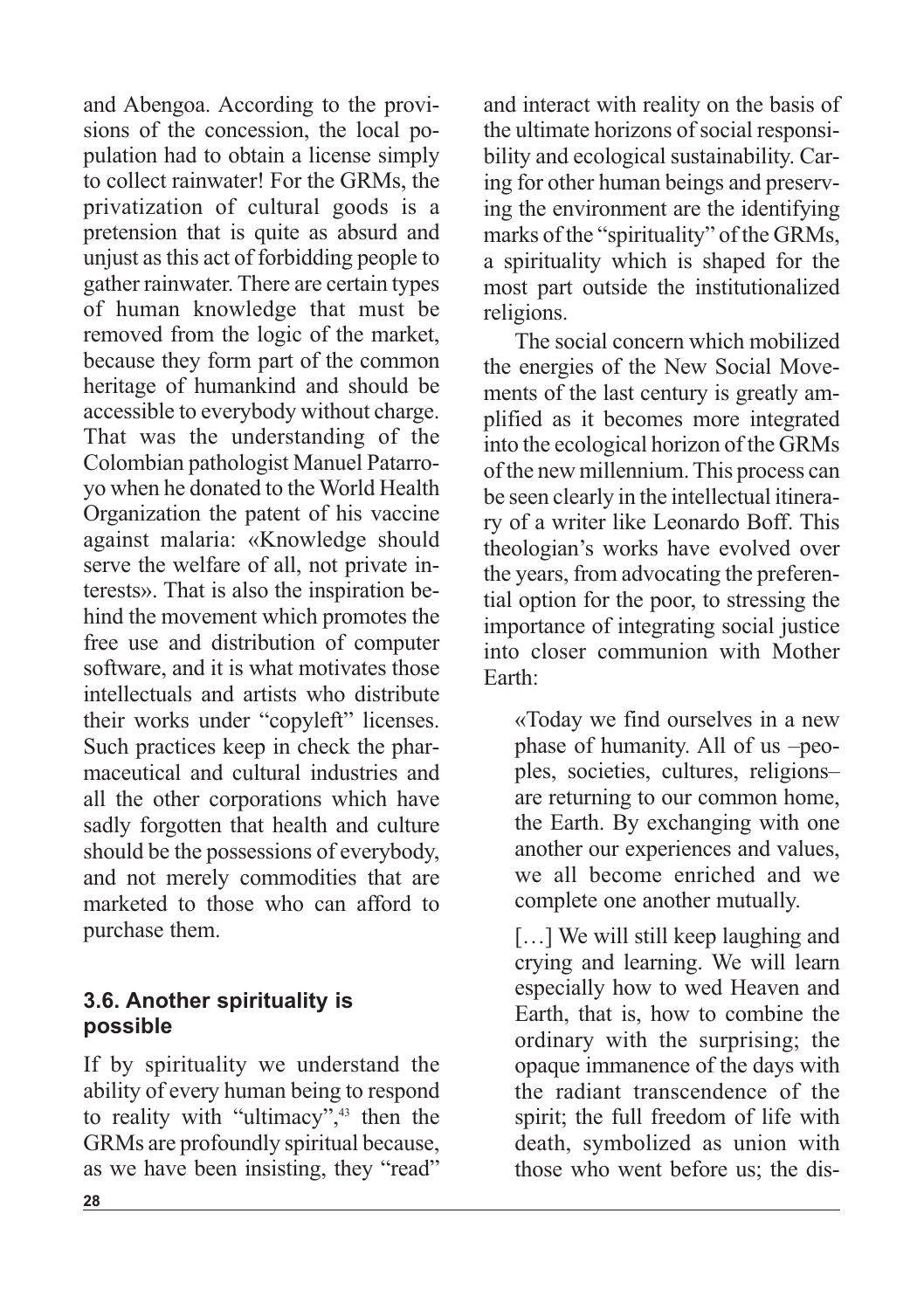crete happiness of this world with the great promise of eternity.

And at the end, we will have discovered a thousand reasons for living more and living better, for dwelling all together as one big family, in our same Common Village, beautiful and generous, the planet Earth.»<sup>44</sup>

The invocation of spirituality is not coming only from the religious sectors; fields like psychology and education are drawing close to the spiritual traditions in order to drink from their sources. Writers like the psychiatrist Claudio Naranjo propose a recovery of spirituality as a counterweight to "capitalist" academic learning, which tends to be mere accumulation of knowledge. Naranjo's recommendation that "spiritual practices" be included in the academic curriculum is extremely suggestive. 45

The recovery of eastern contemplative traditions and the revaluation of Jewish, Christian, and Muslim forms of mysticism give clear evidence of the powerful presence of spirituality in the milieu of the GRMs. The institutionalized religions are integrated into this spiritual syncretism as one option among many, each contributing its contemplative tradition without seeking confessional allegiances –if the "churches" want to play a significant role in the network of the GRMs, they must renounce any form of proselytism. Besides the "socialization" of their mystical traditions, the principal contribution which the great religions can make to the birth of another possible world, from the side of victims, is their joint affirmation of an ethics of compassion. All religions have traditionally flourished precisely as the compassionate dimension of human existence, well expressed in their precepts of justice, charity, and solidarity with all creatures that suffer subjection and oppression.<sup>46</sup>

Getting to the roots of social problems from one's own personal roots is the ultimate basis of the spirituality proposed by GRMs for the creation of another possible world. In the words of the poet García Lorca: «In order for hunger to disappear, a spiritual revolution is needed».

## **3.7. Roadmap. Summary**

With this third moment, "taking charge of reality", we reach the end of our roadmap. This journey of ours has served as a crucible for discerning good Samaritan practices.

Another world is indeed possible because Samaritan GRMs already exist, in the form of persons, institutions, and collectives which do not keep their distance from the reality of suffering. These Samaritan GRMs even now are building secure lodgings where people's pain can be assuaged and where everyone can live happily.

– "Domestic" utopias. – Lives that produce happiness. – Alternative readings of reality. – Cutting back economically. – Not making either knowledge or culture into merchandise. – Recovering spirituality as contemplation and compassion. TA KIN G CHA R GE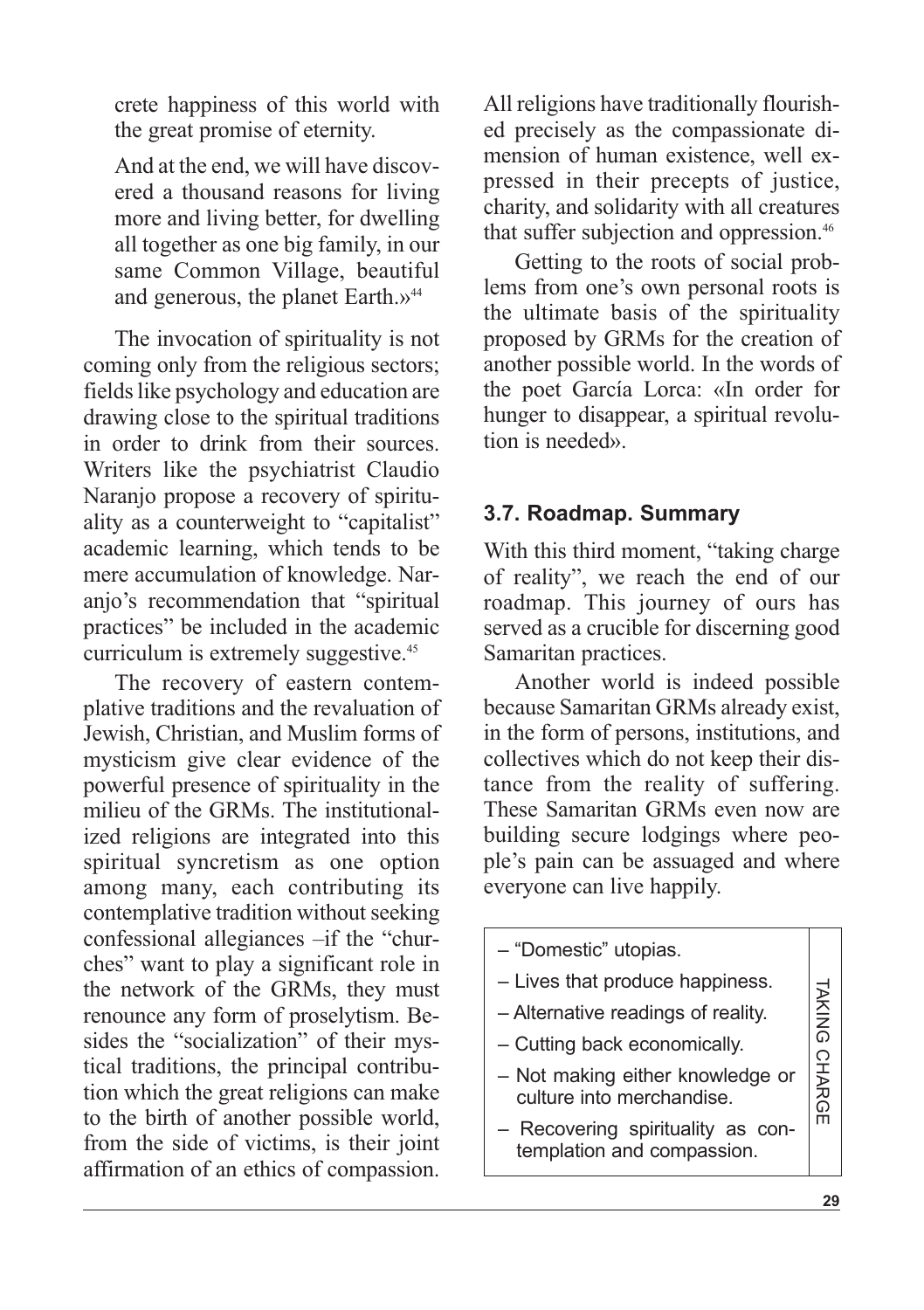# APPENDIX: "LETTING REALITY TAKE CHARGE ON US"

From a believing perspective, the Samaritan journey transcends its sociopolitical dimensions and become inscribed in a history of salvation which find is ultimate meaning and destiny in the cross and the Crucified One.

Samaritan believers do not fall into the temptation of considering themselves "saviors" of the assaulted man lying by the roadside. Rather, in their commitment to taking stock of the reality of the crucified peoples, in their taking responsibility for removing them from the cross, and in their taking the risk of being nailed to the same cross, they realize that they are coming to share in a hope that is not theirs. This is what Jon Sobrino adds as a fourth moment in our journey: «Letting reality take charge of us». $47$  What it means, according to Sobrino, is that the crucified peoples take charge of us: they give us new eyes for seeing, new hands for working, strong backs for bearing burdens, and most of all, hope. There are no scientific arguments which are able to verify the truth of this affirmation; we can only appeal to the experience of faith, which proclaims: that is how it is.

In the daily struggle for the construction of another possible world, Samaritan believers remove their shoes in the roadside gutters, because they realize that there they are walking on sacred ground; there the God of life reveals himself as Savior, in the destiny of his chosen ones: the crucified peoples of history.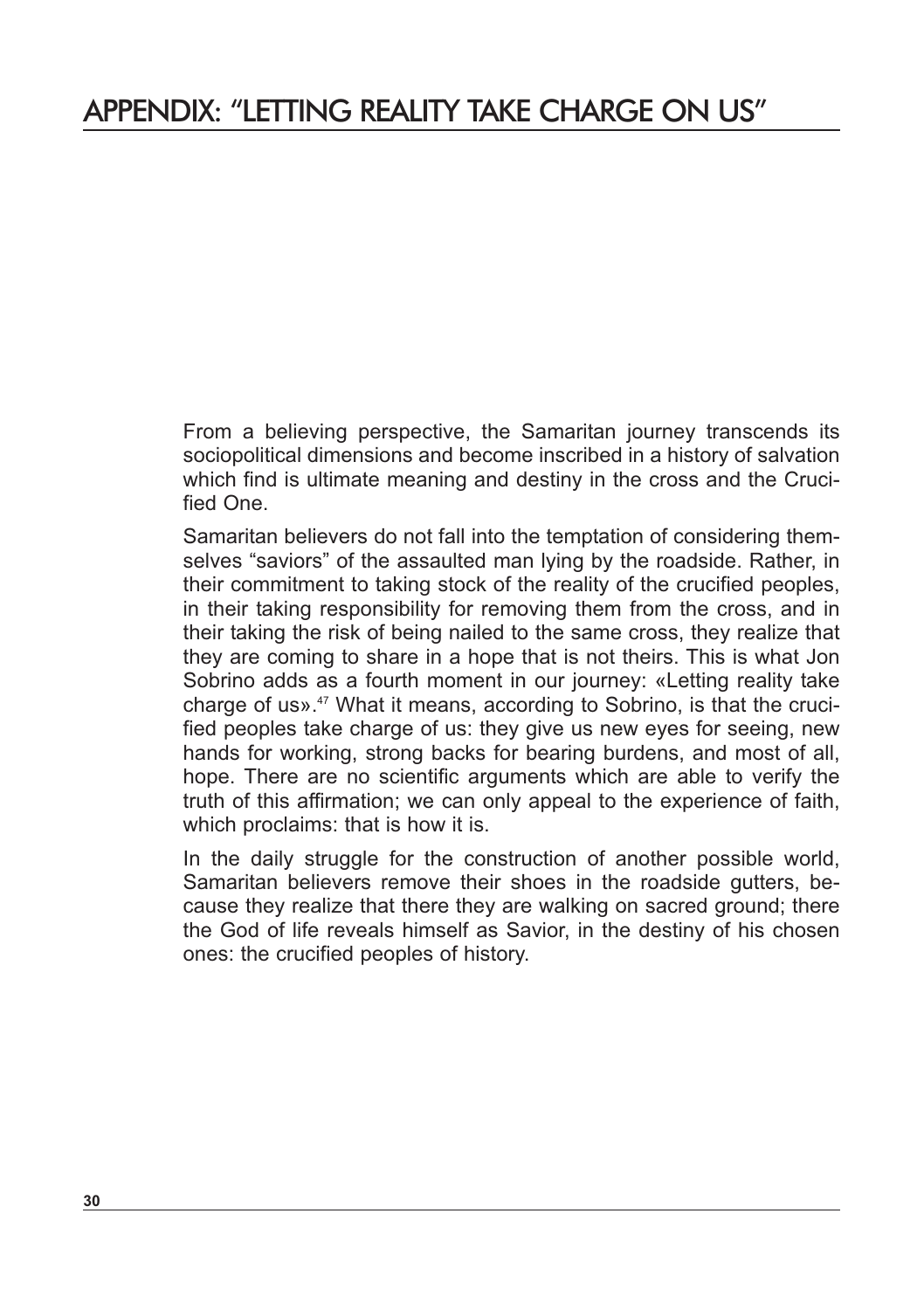- 1. The Global Resistance Movements –there are authors who prefer to speak of "networks" rather of "movements"– are the logical evolution of what were called New Social Movements (NSM) toward the end of the last century. The rejection of the neoliberal model that characterized the New Social Movements has now evolved toward a transnational perspective, within the context of a global market economy. See María José FARIÑAS, «Las asimetrías de la globalización y los movimientos de resistencia global», in Juan José TAMAYO (ed.), *El cristianismo ante los grandes desafíos de nuestro tiempo*. Universidad de Valladolid, 2004.
- 2. Jon SOBRINO, *El principio misericordia*, El Salvador, UCA Editores, 1993<sup>2</sup>, p. 62.
- 3. See I. ELLACURÍA, *Hacia una fundamentación filosófica del método teológico latinoamericano*, El Salvador, UCA 322-323 (1975), p. 149.
- 4. Jon SOBRINO, «Espiritualidad y seguimiento de Jesús», in Ignacio Ellacuría and Jon Sobrino, *Mysterium Liberationis. Conceptos fundamentales de la Teología de la Liberación*, vol. II, Madrid, Trotta 19942, p. 453.
- 5. From a poem by O. MANDELSTAM, in Lev S. VYGOTSKY, *Pensamiento y lenguaje*, Buenos Aires, La Pléyade, 1987, p. 159.
- 6. Not all scholars share the thesis of ritual impurity as the reason for the behavior of the priest and the Levite (see, for example, José Antonio PAGOLA, *Jesús. Aproximación histórica*, Madrid, PPC, 2007, p. 140). Some exegetes, like K. E. Bailey, hold that Luke's aim is to criticize the legalistic religious conceptions which cause the priest and the Levite to stay clear of the half-dead man.
- 7. Strictly speaking, the Levites were "lower clergy" who did not have the same ritual obligation to keep themselves pure. They were require to observe ritual purity only on the days of their service and not perpetually, as was the case for priests. (See Mario Sergio BRIGLIA, *Misterio de misericordia: El Buen Samaritano (Lucas 10,25-37)*, (http://dialnet. unirioja.es/servlet/fichero\_articulo?codigo=2 707936&orden=0).
- 8. P. BERGER and Th. LUCKMANN, *The Social Construction of Reality*, Penguin books, 1991.
- 9. Text from the anthology (with commentary) of José Ignacio GONZÁLEZ FAUS, *Vicarios de Cristo. Los pobres en la teología y espiritualidad cristianas*, Madrid, Trotta, 1991, p. 19.
- 10. See José A. HERNÁNDEZ DE TORO, «Subida del precio de los alimentos: amenaza y oportunidad» en *Revista IO*, n.º 11, September 2008. Electronic version at: http://www.intermon oxfam.org/cms/HTML/espanol/1862/RevistaI O11cast.pdf
- 11. Jean Ziegler, formerly UN special rapporteur for the Right to Food. Taken from his speech before heads of state during the fifth session of the Human Rights Council, held June 11-18, 2007, in Geneva.
- 12. Readers should not worry if they do not understand the sentences they just read, because they make no sense at all. They are a comical recreation of the incomprehensible language with which we are bombarded daily by newspapers, radio, and television.
- 13. Jacques Diouf, president of the FAO. Taken from his speech at the summit in Rome in June 2002.
- 14. Francis FUKUYAMA, *The End of History and the Last Man*, New York, Avon, 1993. Fukuyama proclaims the end of history, not because the world has reached any real goal of fulfillment, but because there remain no alternatives to the present world order.
- 15. César MANZANOS BILBAO, *La construcción social de la pobreza. Principios que sustentan su percepción*, Ekintza Zuzena, n.º 18. (http:// www.nodo50.org/ekintza/article.php3?id\_arti  $cle = 243$
- 16. Andrés GARCÍA INDA and Carmen MARCUELLO SERVÓS, *Conceptos para pensar el siglo XXI,* Madrid, Los libros de la Catarata, 2008, p. 7.
- 17. Paul RICOEUR, *From Text to Action*, Northwestern University Press, 1991.
- 18. Rubem ALVES, *Hijos del mañana*, Salamanca, Sígueme, 1975.
- 19. Adela CORTINA and Ignasi CARRERAS, *Consumo… luego existo* [I consume... therefore I am],